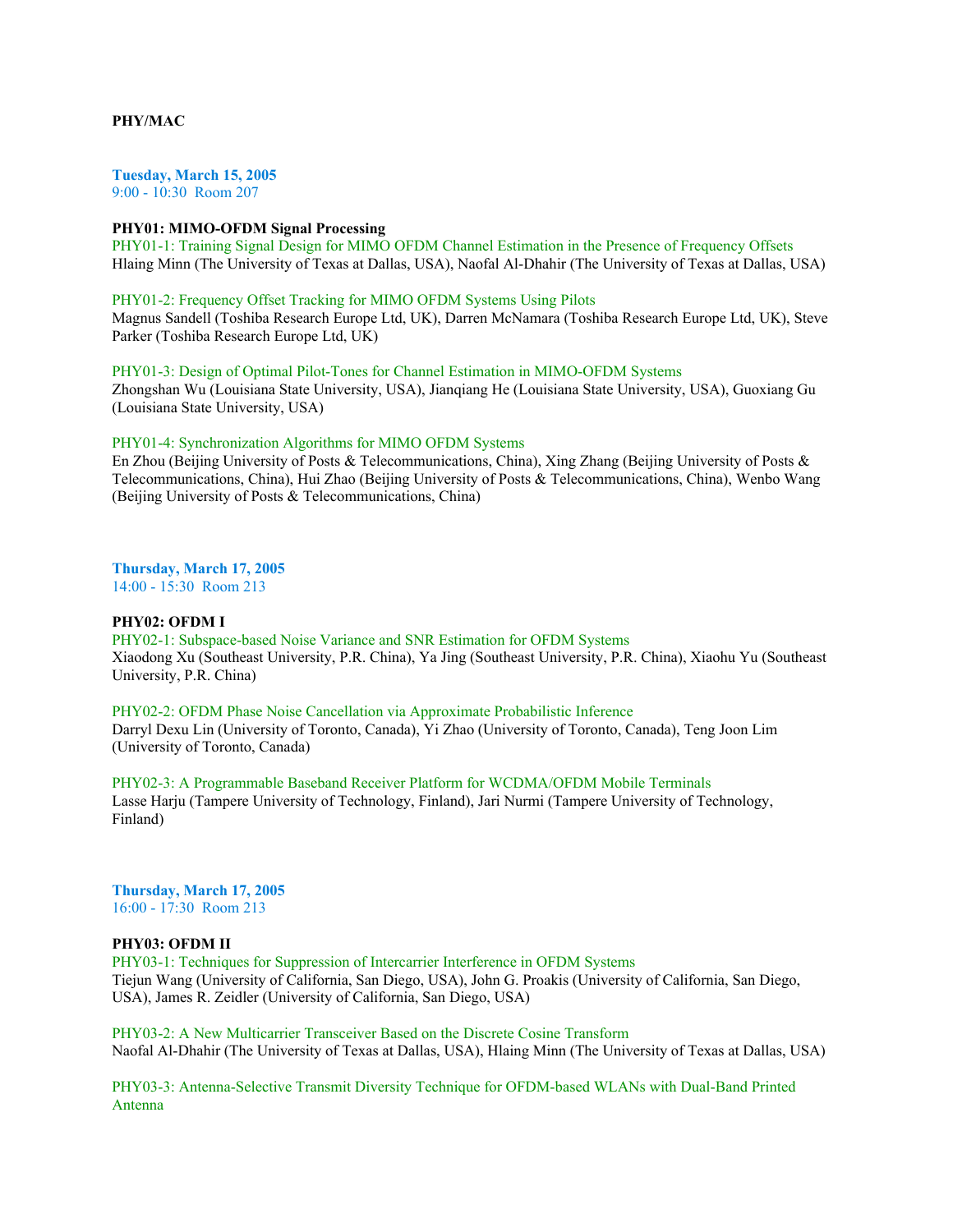Ichiro Seto (Toshiba Corporation, Japan), Takahiro Sekiguchi (Toshiba Corporation, Japan), Hidehiro Matsuoka (Toshiba Corporation, Japan), Akihiro Tsujimura (Toshiba Corporation, Japan), Syuichi Sekine (Toshiba Corporation, Japan), Kazumi Sato (Toshiba Corporation, Japan), Hiroshi Yoshida (Toshiba Corporation, Japan), Minoru Namekata (Toshiba Corporation, Japan)

**Tuesday, March 15, 2005** 9:00 - 10:30 Room 212

# **PHY04: 802.11 MAC I**

PHY04-1: A Throughput Optimization and Transmitter Power Saving Algorithm for IEEE 802.11b Links Tianmin Mo (Virginia Polytechnic Institute and State University, USA), Charles W. Bostian (Virginia Polytechnic Institute and State University, USA)

PHY04-2: Adaptive IEEE 802.11 DCF Scheme with Knowledge-based Backoff Srikant Kuppa (The University of Texas at Dallas, USA), Ravi Prakash (The University of Texas at Dallas, USA)

PHY04-3: Achieving Scalable Performance in Large-Scale IEEE 802.11 Wireless Networks Chung Ng Ping (The Chinese University of Hong Kong, Hong Kong), Chang Liew Soung (The Chinese University of Hong Kong, Hong Kong), Bin Jiang Li (The Chinese University of Hong Kong, Hong Kong)

# PHY04-4: Implementing a Low Power TDMA Protocol over 802.11

Jim Snow (Portland State University, USA), Wu-chi Feng (Portland State University, USA), Wu-chang Feng (Portland State University, USA)

**Tuesday, March 15, 2005** 14:00 - 15:30 Room 212

# **PHY05: 802.11 MAC II**

PHY05-1: Why RTS-CTS Is Not Your Ideal Wireless LAN Multiple Access Protocol João Luís Sobrinho (Instituto de Telecomunicacões, Portugal), Roland de Haan (Instituto de Telecomunicacões, Portugal), José Manuel Brázio (Instituto de Telecomunicacões, Portugal)

PHY05-2: Macrodiversity Packet Combining for the IEEE 802.11a Uplink Shi Cheng (West Virginia University, USA), Matthew C. Valenti (West Virginia University, USA)

PHY05-3: Effects of Contention Window and Packet Size on the Energy Efficiency of Wireless Local Area Network

Xiaodong Wang (University of Cincinnati, USA), Jun Yin (University of Cincinnati, USA), Dharma P. Agrawal (University of Cincinnati, USA)

PHY05-4: Towards the Performance Analysis of IEEE 802.11 in Multihop Ad Hoc Networks Yawen Barowski (Auburn University, USA), Saâd Biaz (Auburn University, USA), Prathima Agrawal (Auburn University, USA)

**Tuesday, March 15, 2005** 16:00 - 17:30 Room 212

# **PHY06: 802.11 MAC III**

PHY06-1: Evaluation of Contention Free Bursting in IEEE 802.11e Wireless LANs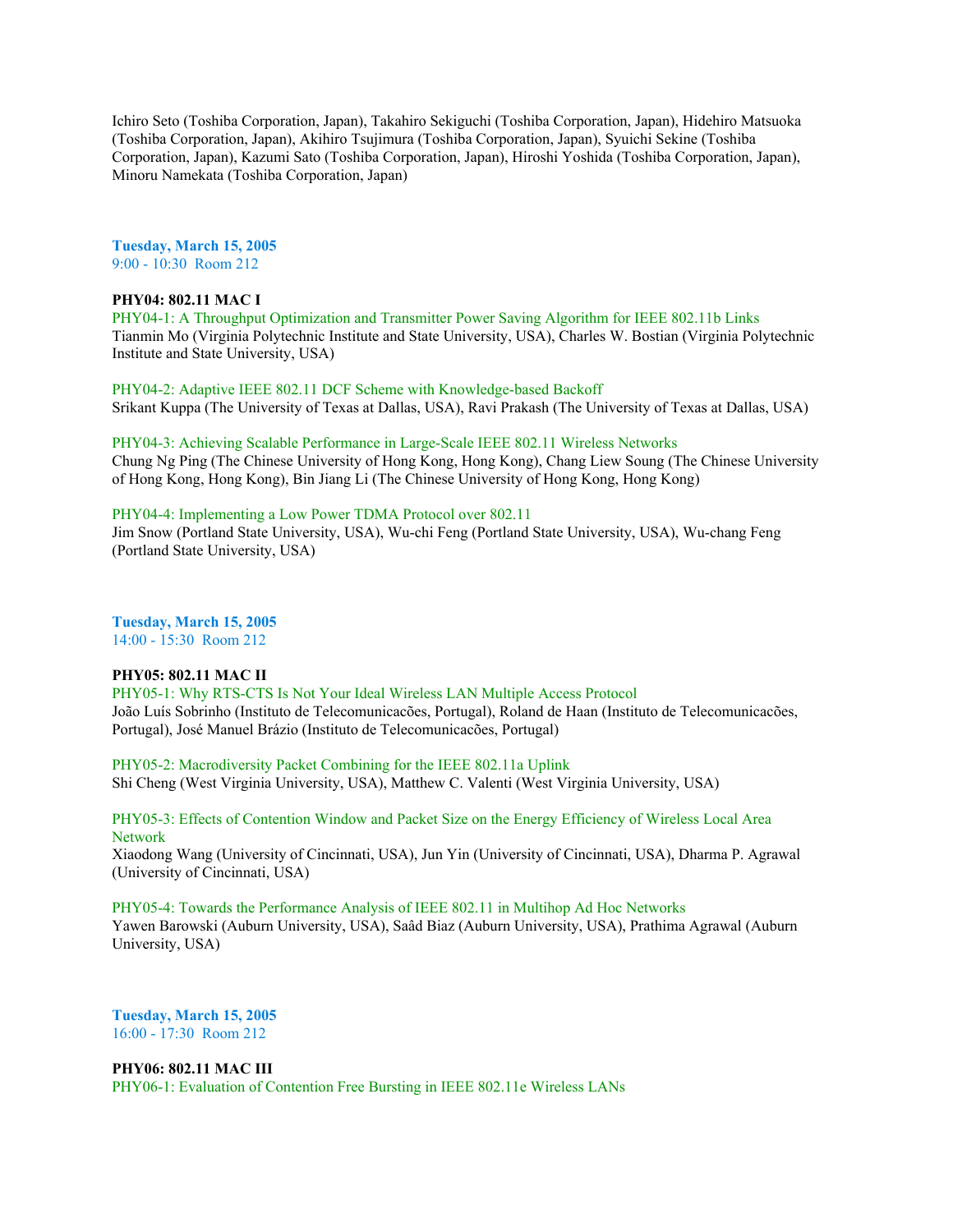Atul Salhotra (Marvell Semiconductor, Inc., USA), Ravi Narasimhan (University of California, Santa Cruz, USA), Rahul Kopikare (Marvell Semiconductor, Inc., USA)

PHY06-2: An Analytic Model for Infrastructure WLAN Capacity with Bidirectional Frame Aggregation Changwen Liu (Intel R&D, USA), Adrian P. Stephens (Intel R&D, USA)

#### PHY06-3: A Link Adaptation Strategy for QoS Support in IEEE 802.11e-based WLANs

Matteo Bandinelli (University of Florence, Italy), Francesco Chiti (University of Florence, Italy), Romano Fantacci (University of Florence, Italy), Daniele Tarchi (University of Florence, Italy), Gianluca Vannuccini (University of Florence, Italy)

PHY06-4: Improving the Reliability of IEEE 802.11 Broadcast Scheme for Multicasting in Mobile Ad Hoc **Networks** 

Jiawei Xie (Nanyang Technological University, Singapore), Amitabha Das (Nanyang Technological University, Singapore), Sukumar Nandi (Indian Institute of Technology, Guwahati, India), Anil K. Gupta (Nanyang Technological Univerisity, Singapore)

# **Thursday, March 17, 2005**

9:00 - 10:30 Room 212

# **PHY07: Wireless Transmission Enhancements**

PHY07-1: On the Advantages of Multihop Extensions to IEEE 802.11 Infrastructure Mode Sathya Narayanan (Panasonic, USA), Pei Liu (Polytechnic University, USA), Shivendra S. Panwar (Polytechnic University, USA)

PHY07-2: Energy Efficient Channel Coding Based on Position Awareness and Radio Link Budget Estimation M. Fresia (University of Genoa, Italy), A. Iscra (University of Genoa, Italy), F. Lavagetto (University of Genoa, Italy)

PHY07-3: MEOW with CATS: Multimedia Extensions over Wireless with CTS-assisted Transmission Scheme Martin Kappes (Avaya Labs, Germany), A. S. Krishnakumar (Avaya Labs, USA), P. Krishnan (Avaya Labs, USA)

# PHY07-4: Scheduling Algorithm Based on Sender Buffer Backlog for Real–Time Application in Mobile Packet **Networks**

Hideyuki Koto (KDDI R&D Laboratories, Inc., Japan), Masaki Fukushima (KDDI R&D Laboratories, Inc., Japan), Shinichi Nomoto (KDDI R&D Laboratories, Inc., Japan), Fumio Takahata (Waseda University, Japan)

**Monday, March 14, 2005** 16:00 - 17:30 Room 211

# **PHY08: CDMA Link Design**

PHY08-1: Throughput Analysis of Multirate VSG CDMA Wireless Packet Communication Systems in Rayleigh Fading Environment

Pongsatorn Sedtheetorn (The University of Manchester, UK), Khairi Ashour Hamdi (The University of Manchester, UK)

PHY08-2: Serial Block Processing for Multicode WCDMA Frequency Domain Equalization Daniele Lo Iacono (STMicroelectronics, Italy), Ettore Messina (STMicroelectronics, Italy), Costantino Volpe (STMicroelectronics, Italy), Arnaldo Spalvieri (Politecnico di Milano, Italy)

PHY08-3: A Frequency-Domain Approach for Estimating Frequency Offset and Speed in 3G WCDMA Systems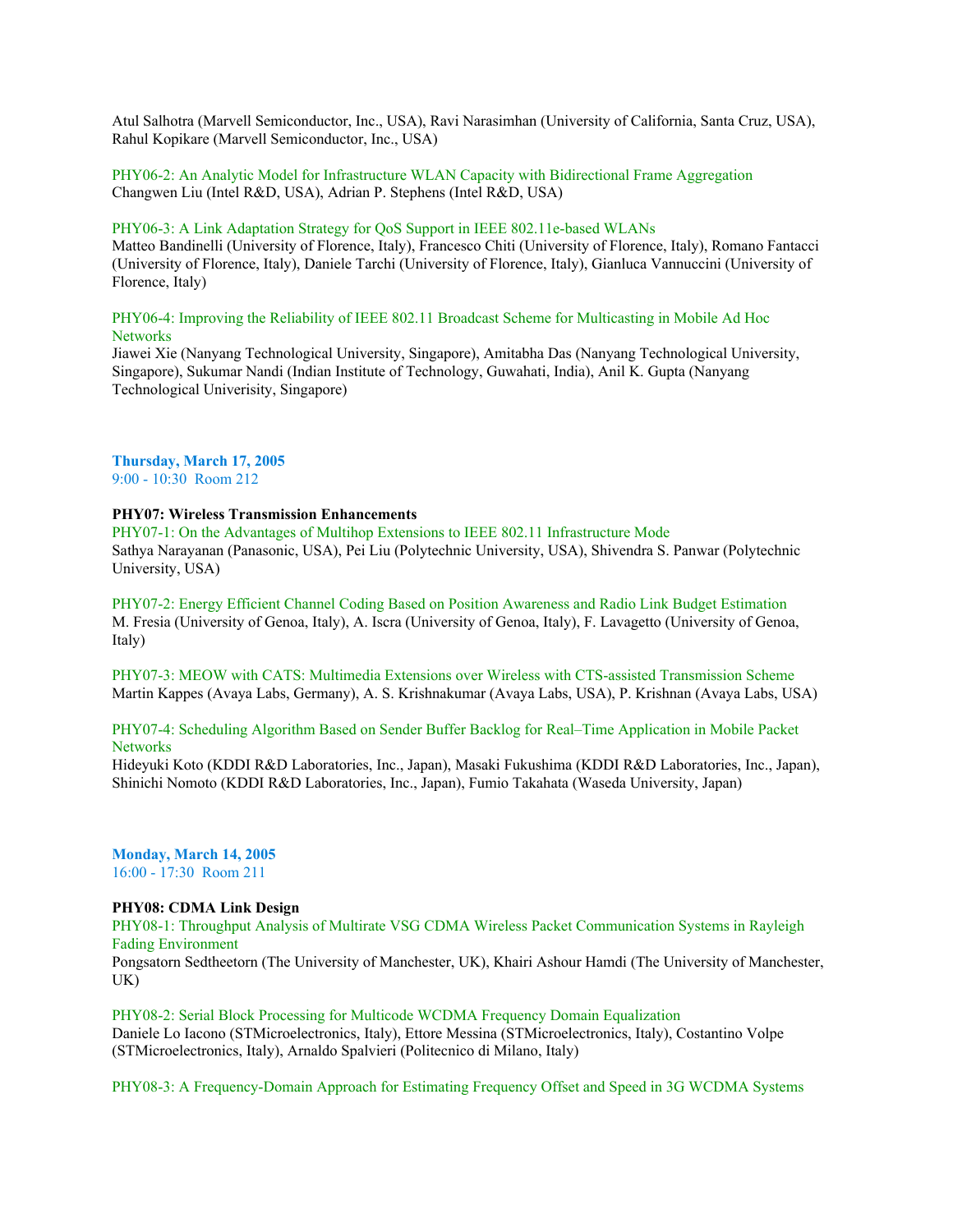M. Karthik (STMicroelectronics, Singapore), Kwok H. Li (Nanyang Technological University, Singapore), Ser W. Oh (STMicroelectronics, Singapore)

PHY08-4: A New Approach to Study the Effect of Carrier Frequency Offset on the BER Performance of Asynchronous MC-CDMA Systems

Xiaoyu Hu (Institute for Infocomm Research, Singapore, National University of Singapore, Singapore), Yong Huat Chew (Institute for Infocomm Research, Singapore)

**Tuesday, March 15, 2005** 14:00 - 15:30 Room 211

#### **PHY09: CDMA I**

PHY09-1: Performance Evaluation of WCDMA High Speed Downlink Packet Access/Frequency Division Duplex Mode

Mahmoud H. Ismail (The University of Mississippi, USA), Mustafa M. Matalgah (The University of Mississippi, USA)

## PHY09-2: Multihop Mobile Communications System using MC-CDMA in Forward Links

Takeo Ohseki (KDDI R&D Laboratories, Inc., Japan), Naoki Fuke (KDDI R&D Laboratories, Inc., Japan), Osamu Maeshima (KDDI R&D Laboratories, Inc., Japan), Hisato Iwai (KDDI R&D Laboratories, Inc., Japan), Keizo Sugiyama (KDDI R&D Laboratories, Inc., Japan), Mitsuo Nohara (KDDI R&D Laboratories, Inc., Japan)

#### PHY09-3: Reverse Link Capacity of the WCDMA System Using High Altitude Platform Stations

Tae Chul Hong (Electronics and Telecommunications Research Institute, Korea), Bon-Jun Ku (Electronics and Telecommunications Research Institute, Korea), Jong-Min Park (Electronics and Telecommunications Research Institute, Korea), Do-Seob Ahn (Electronics and Telecommunications Research Institute, Korea)

## PHY09-4: Impacts of Imperfect Channel Estimation and Multipath Fading on Forward-Link Performance in CDMA Distributed Antenna Systems

Peng Chen (Beijing University of Posts and Telecommunications, China), Wei-ling Wu (Beijing University of Posts and Telecommunications, China)

**Tuesday, March 15, 2005** 16:00 - 17:30 Room 211

## **PHY10: CDMA II**

PHY10-1: Multicode CDMA Transmission over Time-Varying Multipath Channels Yanxin Na (The University of Texas at Dallas, USA), Mohammad Saquib (The University of Texas at Dallas, USA), Giridhar Mandyam (Nokia Research Center, USA)

PHY10-2: Complete Analytical Framework for Throughput Calculation in WCDMA Downlink TDD Mode Mahmoud H. Ismail (The University of Mississippi, USA), Mustafa M. Matalgah (The University of Mississippi, USA)

PHY10-3: Reverse-Link Performance Analysis in CDMA Distributed Antenna Systems Peng Chen (Beijing University of Posts and Telecommunications, China), Wei-ling Wu (Beijing University of Posts and Telecommunications, China)

PHY10-4: BER Performance of Multicarrier Spread Spectrum Chip-Level Differential Detection in Multipath Fading Channels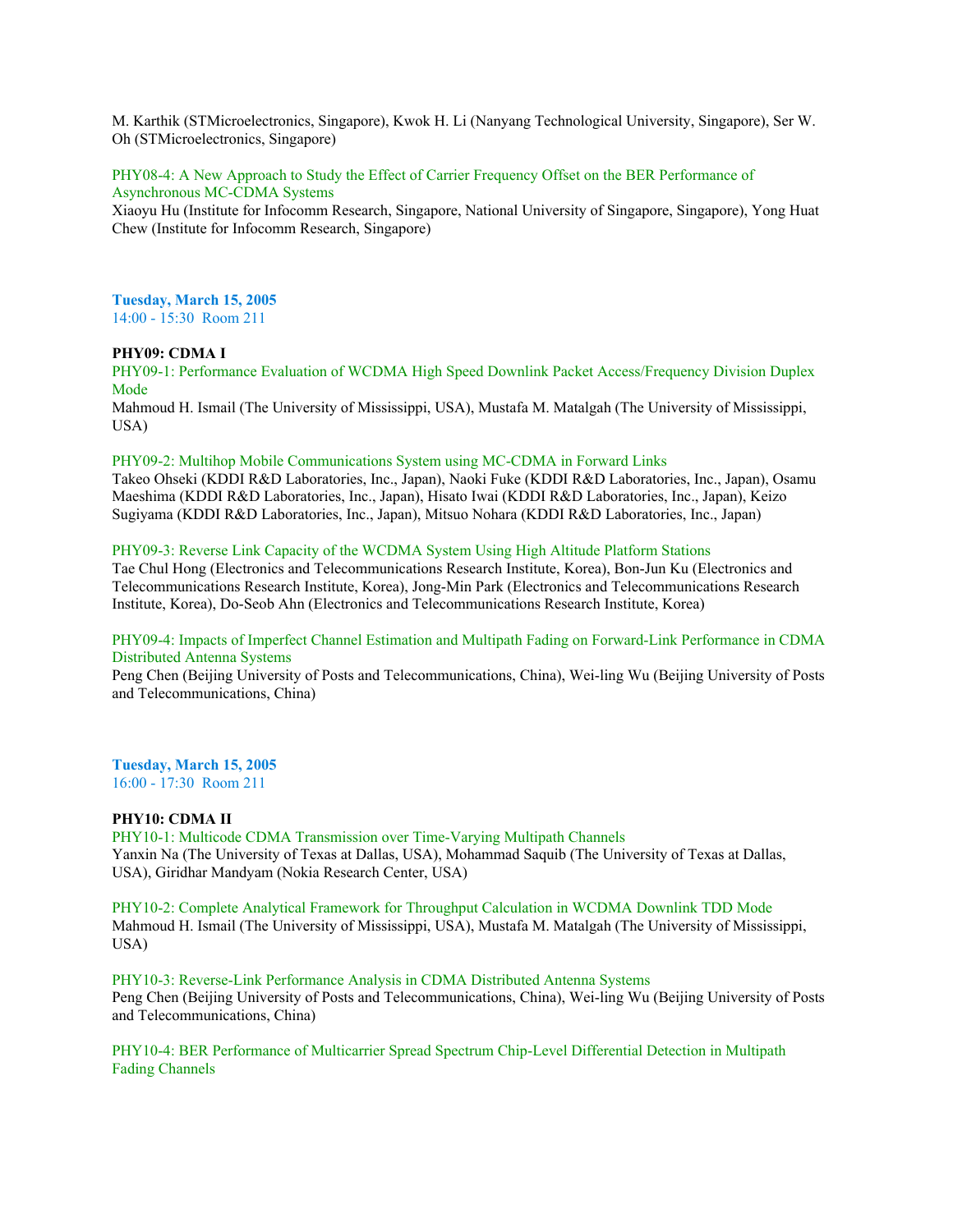Song Lijun (University of Electronic Science and Technology of China, China), Tang Youxi (University of Electronic Science and Technology of China, China), Li Shaoqian (University of Electronic Science and Technology of China, China)

**Tuesday, March 15, 2005** 9:00 - 10:30 Room 211

## **PHY11: CDMA III**

PHY11-1: Adaptive Soft-Input Soft-Output Multiuser Detection for Asynchronous Coded DS-CDMA Systems Wei Zhang (University of Ottawa, Canada), Claude D'Amours (University of Ottawa, Canada), Abbas Yongaço\_lu (University of Ottawa, Canada)

PHY11-2: A Robust Linearly Constrained CMA for Adaptive Blind Multiuser Detection Ayman Elnashar (MobiNil, Egypt), Said Elnoubi (Alexandria University, Egypt), Hamdi Elmikati (Mansoura University, Egypt)

PHY11-3: DS-CDMA SIR Estimation with Bias Removal Carmela Cozzo (Ericsson Research, USA), Gregory E. Bottomley (Ericsson Research, USA)

PHY11-4: Effects of Noise-like Ultrawideband Emissions on cdma2000 Forward Link Performance Marilynn P. Wylie-Green (Nokia Research Center, USA), Peter Wang (Nokia Research Center, USA)

**Wednesday, March 16, 2005** 9:00 - 10:30 Room 211

#### **PHY12: CDMA IV**

PHY12-1: On the Spectral Efficiency of DS-CDMA with Higher Order Modulation in Presence of Fading Oliver Prätor (Dresden University of Technology, Germany), Gerhard P. Fettweis (Dresden University of Technology, Germany)

PHY12-2: Delay and DOA Estimation for Chip-Asynchronous DS-CDMA Systems Using Reduced Rank Space–Time Processing

Chiao-Yao Chuang (University of Southern California, USA), Xiaoli Yu (University of Southern California, USA), C.-C. Jay Kuo (University of Southern California, USA)

#### PHY12-3: Efficient Minimum Probability of Error Demodulation for DS-CDMA Systems

Mohit Garg (Indian Institute of Technology, Mumbai, India), Umesh D. Nimbhorkar (Indian Institute of Technology, Mumbai, India), U. B. Desai (Indian Institute of Technology, Mumbai, India), S. N. Merchant (Indian Institute of Technology, Mumbai, India)

**Wednesday, March 16, 2005** 14:00 - 15:30 Room 211

#### **PHY13: Multiuser DS-CDMA**

PHY13-1: Iterative Group Blind Multiuser Detection and Decoding for Asynchronous CDMA Systems Shahram Talakoub (University of Windsor, Canada), Behnam Shahrrava (University of Windsor, Canada)

PHY13-2: Blind Adaptive Multiuser Detection for Periodically Time Varying Interference Suppression James Whitehead (Eskom Group, South Africa), Fambirai Takawira (University of KwaZulu-Natal, South Africa)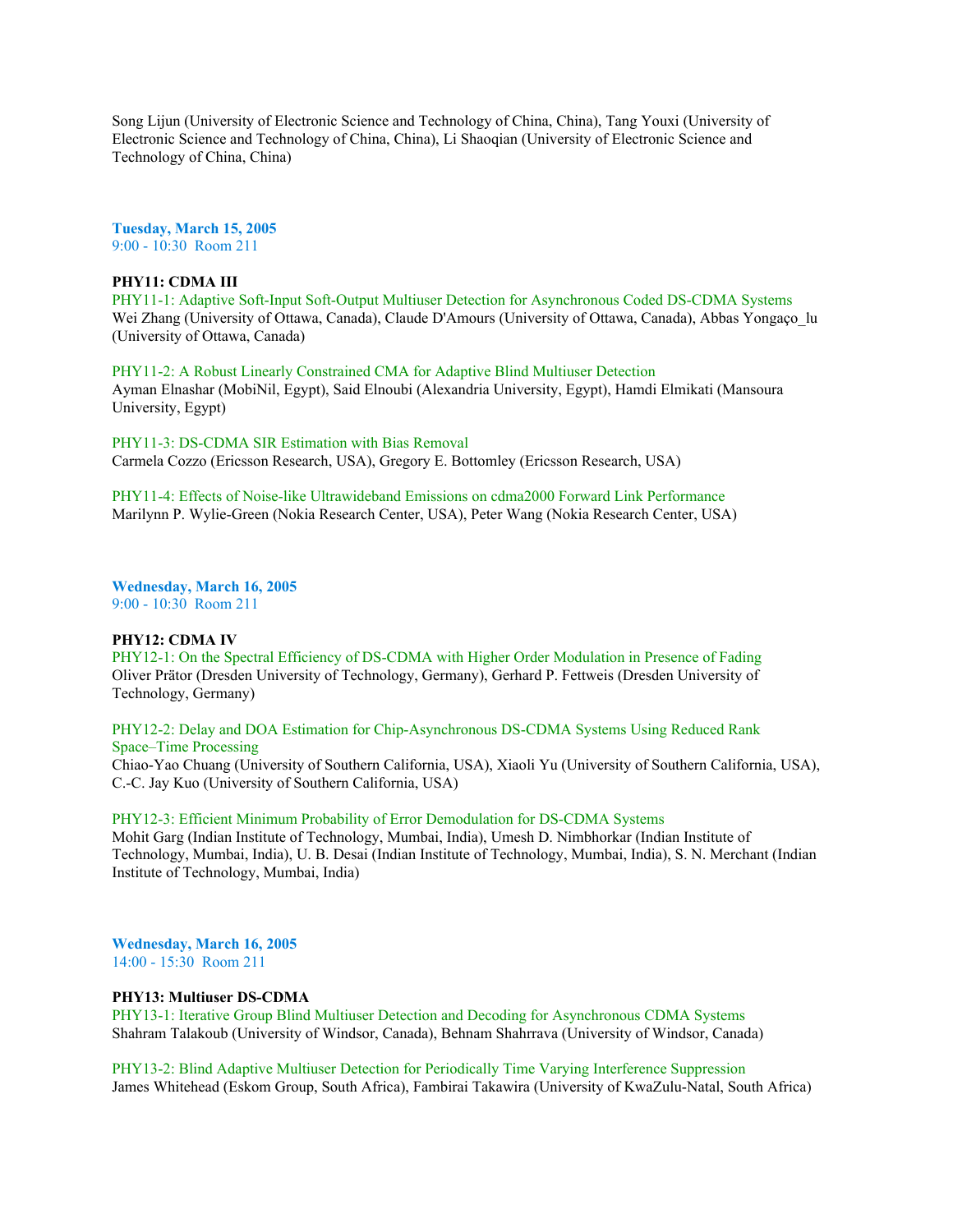PHY13-3: Low-Complexity Performance Optimization for MIMO CDMA Systems Chun-Hung Liu (The University of Texas at Austin, USA)

PHY13-4: A Novel Segment-Level MMSE-MUD Design for Rapidly Time-Varying Channel Conditions in TD-SCDMA Down-Lnk Channel Wan Lei (Ericsson, China), Tomas Sundin (Ericsson AB, Sweden)

**Monday, March 14, 2005** 16:00 - 17:30 Room 212

## **PHY14: CDMA Systems**

PHY14-1: Signal Detection and Interference Cancellation for TD-SCDMA Downlink in Fast Time-Varying Environment

Yuhong Wang (ST Microelectronics, Singapore), Ying-Chang Liang (Insitute for Infocomm Research, Singapore), Wing Seng Leon (Institute for Infocomm Research, Singapore)

PHY14-2: Interference Whitening Receivers for Bandlimited DS-CDMA Systems in Nakagami Fading K. Sivanesan (University of Alberta, Canada), Norman C. Beaulieu (University of Alberta, Canada)

## PHY14-3: Peak Power Reduction in SCS-MC-CDM System

Noboru Izuka (Japan Telecom, Japan), Atsushi Nagate (Japan Telecom, Japan), Hiroyoshi Masui (Japan Telecom, Japan), Teruya Fujii (Japan Telecom, Japan)

PHY14-4: Diversity Combining Options for Spread Spectrum OFDM Systems in Frequency Selective Channels Robert Novak (University of Alberta, Canada), Witold A. Krzymie\_ (University of Alberta, Canada)

#### **Wednesday, March 16, 2005** 16:00 - 17:30 Room 211

# **PHY15: Iterative Multiuser Receivers**

PHY15-1: Design of Turbo-MUD Receivers with Density Evolution in Overloaded CDMA Systems Simone Morosi (University of Florence, Italy), Enrico Del Re (University of Florence, Italy), Romano Fantacci (University of Florence, Italy), Angela Chiassai (University of Florence, Italy)

PHY15-2: An Iterative Receiver for Layered Space-Time MIMO DS-CDMA Uplink Using Turbo Trellis-Coded **Modulation** 

J. H. Jeong (The Pennsylvania State University, USA), M. Kavehrad (The Pennsylvania State University, USA)

PHY15-3: Convergence Behavior of Iterative Turbo Multiuser Detection Algorithms Mehdi Hedjazi Moghari (University of Windsor, Canada), Behnam Shahrrava (University of Windsor, Canada)

PHY15-4: Group-Blind Turbo Multiuser Detection for CDMA Using a Gaussian Approximation Mehdi Hedjazi Moghari (University of Windsor, Canada), Behnam Shahrrava (University of Windsor, Canada)

**Wednesday, March 16, 2005** 14:00 - 15:30 Room 207

**PHY16: 3G Networks I** PHY16-1: Adaptive Block-Equalizers for the UTRA-FDD Downlink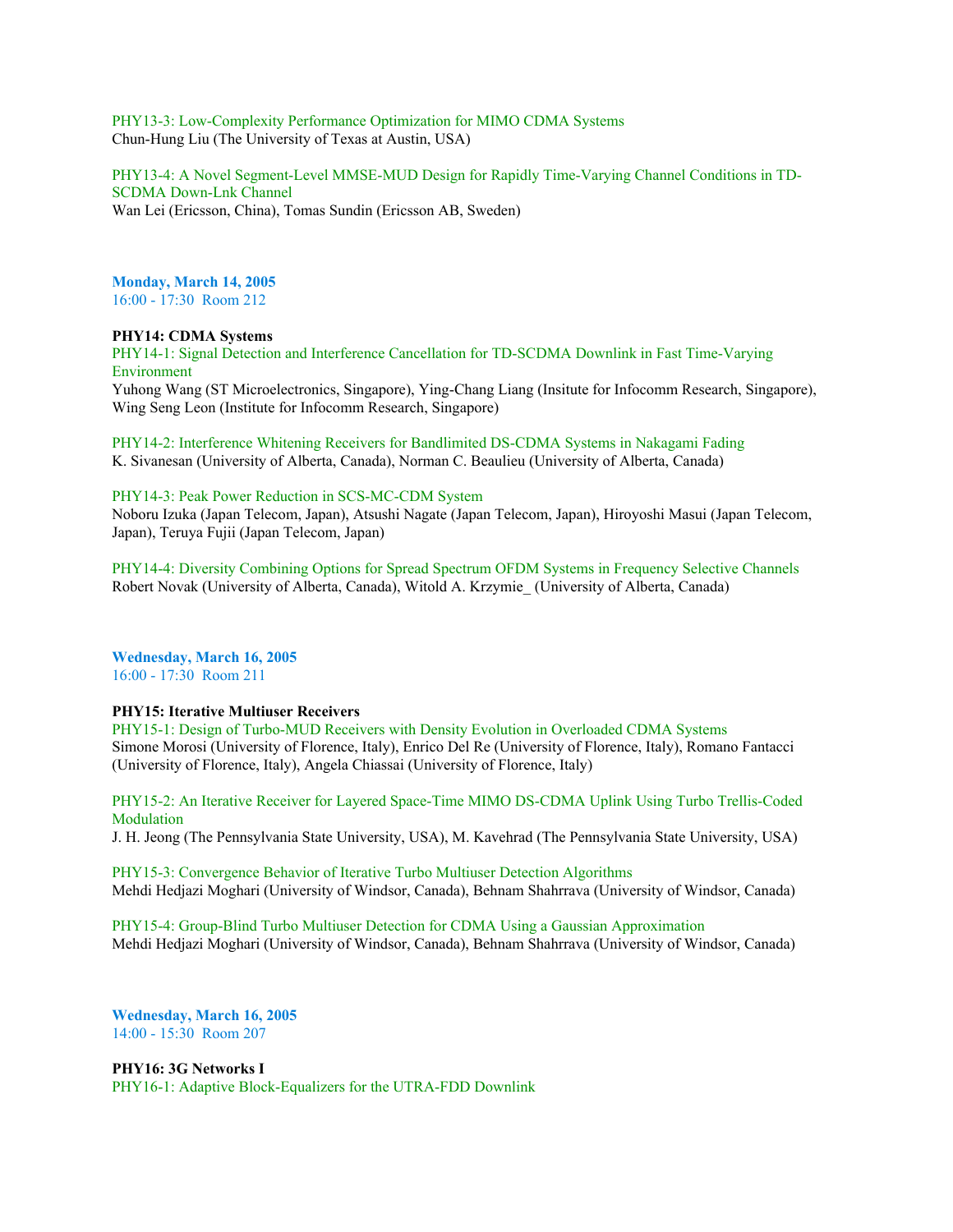Mauro Pesce (Swiss Federal Institute of Technology, Switzerland), Dirk Dahlhaus (Swiss Federal Institute of Technology, Switzerland), Heino Gerlach (Siemens AG, Germany), Wen Xu (Siemens AG, Germany)

PHY16-2: Whitened Matched Filter for Attenuating Frequency Selectively Faded Interferers in GSM Hartmut Wilhelm (Siemens AG, Germany)

PHY16-3: Improved Convolutional Code Design for 3GPP TDD Systems Gang Wu (Philips Research East Asia, P.R. China), Yueheng Li (Philips Research East Asia, P.R. China)

PHY16-4: cdma2000 Packet Data Throughput Improvements Provided by Handset Dual Antenna Diversity Levent Aydin (Qualcomm Incorporated, USA), Samir Ginde (Qualcomm Incorporated, USA), Walid Hamdy (Qualcomm Incorporated, USA)

**Wednesday, March 16, 2005** 16:00 - 17:30 Room 207

### **PHY17: 3G Networks II**

PHY17-1: An Efficient Radio Resource Management Technique for the Reverse Link in cdma2000 1xEV-DV Hwanjoon Kwon (Samsung Electronics Co., Ltd., Korea), Younsun Kim (Samsung Electronics Co., Ltd., Korea), Jin-kyu Han (Samsung Electronics Co., Ltd., Korea), Donghee Kim (Samsung Electronics Co., Ltd., Korea)

PHY17-2: In Search of Lost Capacity Non-effective Load in UMTS Radio Interface (Uplink) Krzysztof Kordybach (VTT Information Technology, Finland), Sami Nousiainen (VTT Information Technology, Finland)

PHY17-3: On Link Budget of cdma2000 1x EV-DV Forward Link Jian Gu (Nokia China Investment Co., P.R. China), Xiangguang Che (Nokia China Investment Co., P.R. China)

#### PHY17-4: A Macroanalysis of Hsdpa Receiver Models

Ahmet Ba\_tu\_ (Philips Semiconductors, France), Dirk T. M. Slock (Eurecom Institute, France)

# **Monday, March 14, 2005**

16:00 - 17:30 Room 213

## **PHY18: MIMO Systems I**

PHY18-1: On the Asymptotic Behavior of the Outage Probability for MIMO Systems Hao Shen (Concordia University, Canada), Ali Ghrayeb (Concordia University, Canada)

# PHY18-2: Investigation of Diversity Techniques Considering Receiver Structure in MIMO Systems

Yutaka Murakami (Matsushita Electric Industrial Co., Ltd., Japan), Kiyotaka Kobayashi (Matsushita Electric Industrial Co., Ltd., Japan), Masayuki Orihashi (Matsushita Electric Industrial Co., Ltd., Japan), Takashi Matsuoka (Matsushita Electric Industrial Co., Ltd., Japan)

PHY18-3: Analytical Approach of V-BLAST Performance with Two Transmit Antennas R. T. Xu (Hong Kong Polytechnic University, Hong Kong), Francis C. M. Lau (Hong Kong Polytechnic University, Hong Kong)

PHY18-4: Tight Upper Bound on the Ergodic Capacity of the Ricean Fading MIMO Channels Shi Jin (Southeast University, P.R. China), Xiqi Gao (Southeast University, P.R. China)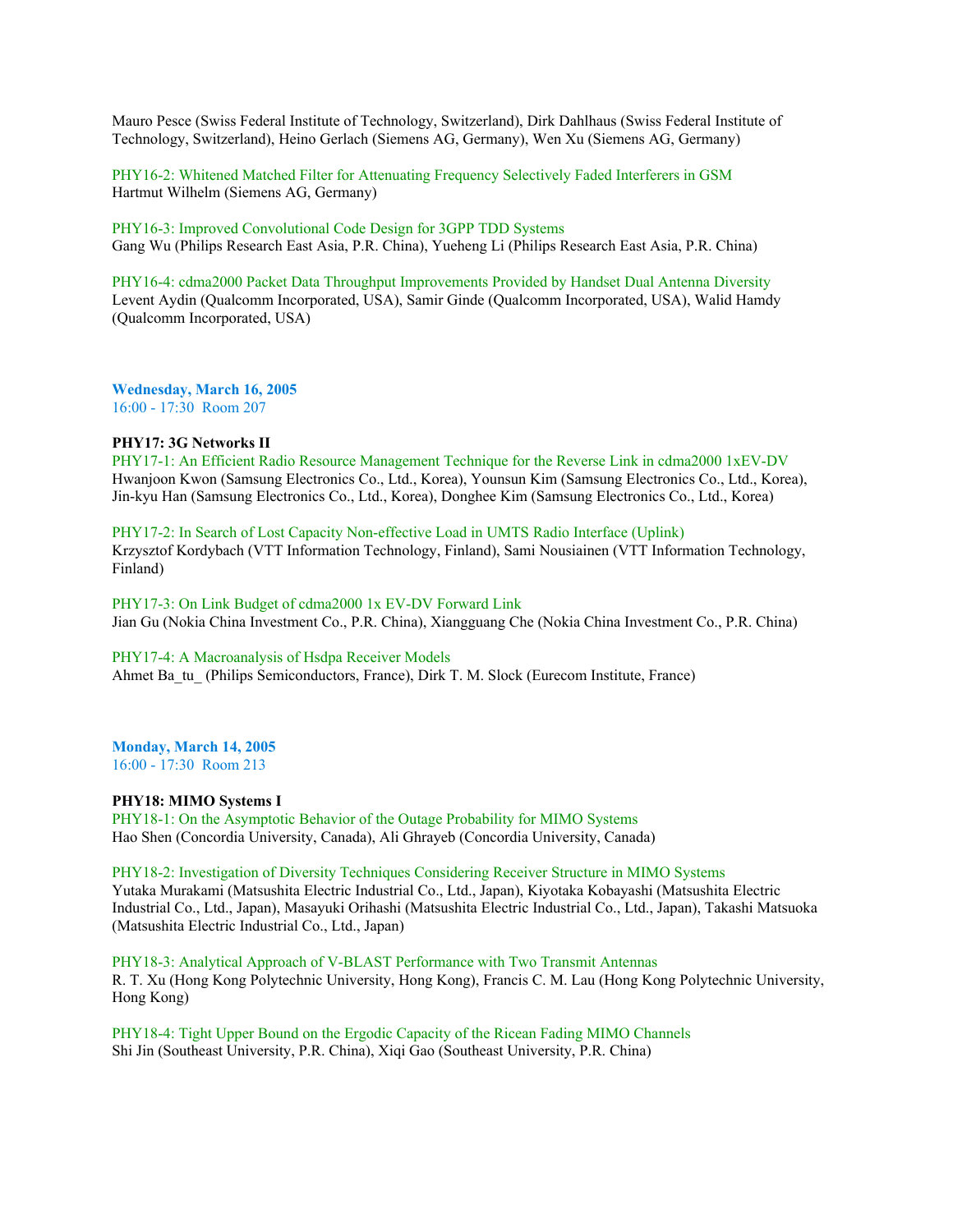#### **Tuesday, March 15, 2005** 9:00 - 10:30 Room 213

**PHY19: MIMO Systems II**

PHY19-1: A Comparative Study of MIMO Detection Algorithms for Wideband Spatial Multiplexing Systems Jingming Wang (University of California, Los Angeles, USA), Babak Daneshrad (University of California, Los Angeles, USA)

PHY19-2: Fading and Interference Mitigation in Multi-antenna Wireless Transmission Oghenekome Oteri (Stanford University, USA), Arogyaswami Paulraj (Stanford University, USA)

PHY19-3: Decoupling Method for Low Complexity Turbo Equalization of Frequency-Selective MIMO Wireless Systems

Yongfang Guo (University of California, Davis, USA), Bernard C. Levy (University of California, Davis, USA)

PHY19-4: Space-Time-Frequency Coded Multiband UWB Communication Systems W. Pam Siriwongpairat, (University of Maryland, USA), Weifeng Su (University of Maryland, USA), Masoud Olfat (University of Maryland, USA), K. J. Ray Liu (University of Maryland, USA)

**Tuesday, March 15, 2005** 14:00 - 15:30 Room 213

# **PHY20: MIMO Systems III**

PHY20-1: Construction and Capacity Analysis of High-Rank Line-of-Sight MIMO Channels Frode Bøhagen (UniK/Nera Research, Norway), Pål Orten (UniK/NERA, Norway), Geir E. Øien (NTNU, Norway)

# PHY20-2: Multiuser Detection in OFDM Space-Time Block Code for High Rate Uplink Application

Mohamad Jamalulil Syed (University of Limoges - ENSIL, France), Vahid Meghdadi (University of Limoges, France), Ferré Guillaume (University of Limoges, France), Jean Pierre Cances (University of Limoges, France), Reza Mohammad Khani (CNRS/LSS, France), Jean-Michel Dumas (University of Limoges, France)

PHY20-3: Interference Cancellation for Space-Frequency OFDM MIMO Systems: Iterative Decoding L.-Y. Song (The University of York, UK), Alister G. Burr (The University of York, UK)

**Tuesday, March 15, 2005** 16:00 - 17:30 Room 213

# **PHY21: MIMO Coding I**

PHY21-1: A Closed-Form Result for the Average Pairwise Error Probability of  $t = 2$ ,  $r = 1$  Differential Cyclic Unitary Space-Time Modulation

Zheng Du (University of Alberta, Canada), Norman C. Beaulieu (University of Alberta, Canada), Jinkang Zhu (University of Alberta, Canada)

PHY21-2: Diagonal Space-Time Hadamard Codes with Erasure Decoding Algorithm Domenico Giustiniano (Università di Palermo, Italy), Paul Lusina (University of Ulm, Germany), Giovanni Garbo (Università di Palermo, Italy)

PHY21-3: Generalized Block Space-Time Trellis Codes: Set-Partitioning and Code Design Mohammad Janani (The University of Texas at Dallas, USA), Aria Nosratinia (The University of Texas at Dallas, USA)

PHY21-4: Improved Tomlinson-Harashima Precoding for the Downlink of Multiple Antenna Multiuser Systems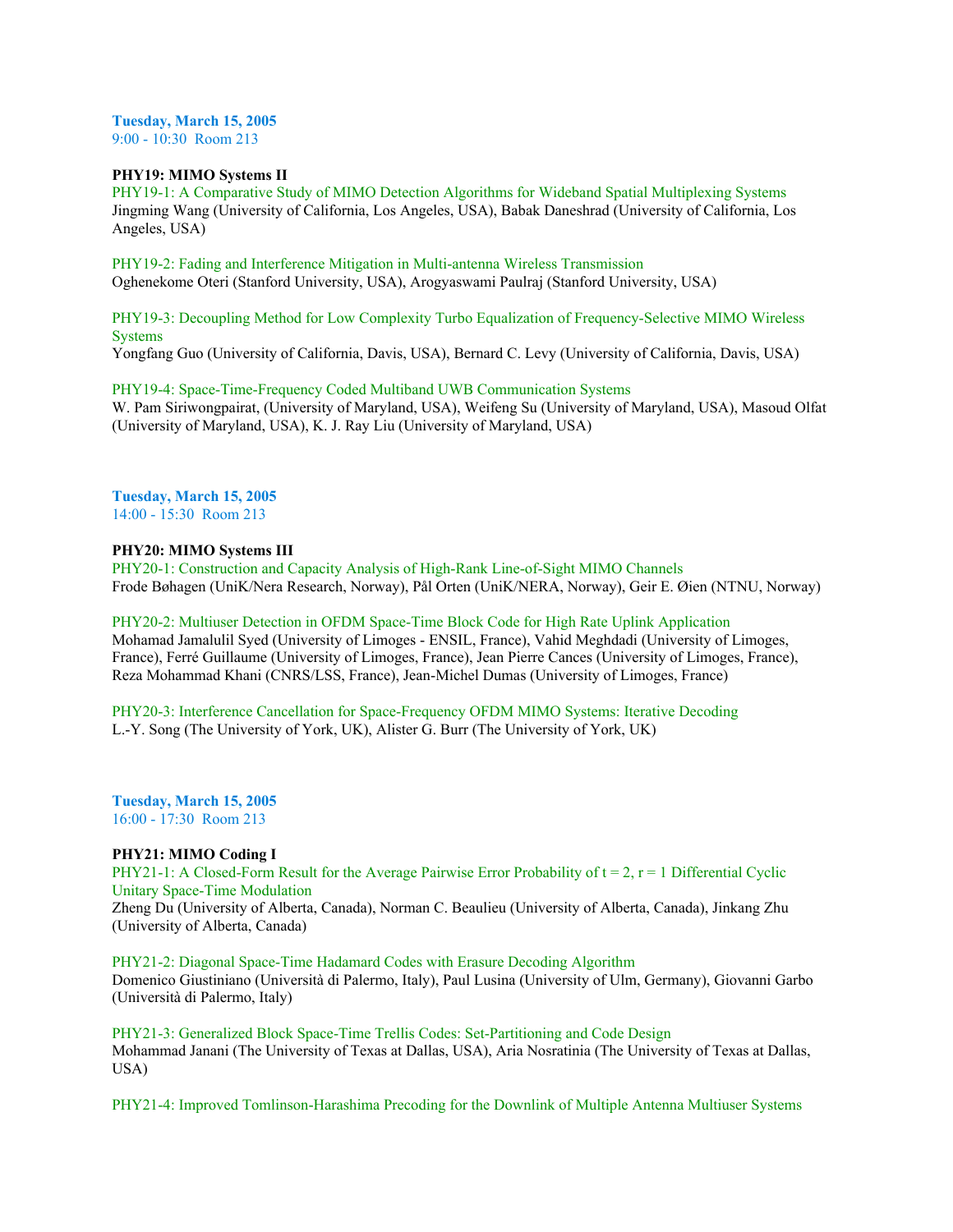Jia Liu (University of Alberta, Canada), Witold A. Krzymie\_ (University of Alberta, Canada)

**Wednesday, March 16, 2005** 9:00 - 10:30 Room 213

## **PHY22: MIMO Coding II**

PHY22-1: Effective Design of Recursive Convolutional Space-Time Codes with an Arbitrary Number of Transmit Antennas Ying Li (Xidian University, China), Xudong Guo (Xidian University, China), Xin-mei Wang (Xidian University, China)

PHY22-2: A New Two-Level Differential Unitary Space-Time Modulation Zheng Du (University of Alberta, Canada), Norman C. Beaulieu (University of Alberta, Canada)

PHY22-3: Quasi-Orthogonal STBC with Minimum Decoding Complexity: Further Results Chau Yuen (Nanyang Technological University, Singapore), Yong Liang Guan (Nanyang Technological University, Singapore), Tjeng Thiang Tjhung (Institute for Infocomm Research, Singapore)

PHY22-4: On the Design of Linear Precoders for Orthogonal Space-Time Block Codes with Limited Feedback Shahab Sanayei (The University of Texas at Dallas, USA), David J. Love (Purdue University, USA), Aria Nosratinia (The University of Texas at Dallas, USA)

**Wednesday, March 16, 2005** 14:00 - 15:30 Room 213

#### **PHY23: MIMO Coding III**

PHY23-1: A New Differential Monomial Space-Time Code Zheng Du (University of Alberta, Canada), Norman C. Beaulieu (University of Alberta, Canada)

PHY23-2: Performance of Alamouti Space-Time Code in Time-Varying Channels with Noisy Channel Estimates Jittra Jootar (University of California, San Diego, USA), James R. Zeidler (University of California, San Diego, USA), John G. Proakis (University of California, San Diego, USA)

PHY23-3: An Adaptive Power Allocation Scheme for Space-Time Block Coded MIMO Systems Liang Xian (Oregon State University, USA), Huaping Liu (Oregon State University, USA)

PHY23-4: Error Probability of Orthogonal Space-Time Block Codes over Correlated Rayleigh and Rician Channels Hao Zhang (University of Victoria, Canada), Wei Li (University of Victoria, Canada), T. Aaron Gulliver (University of Victoria, Canada)

**Wednesday, March 16, 2005** 16:00 - 17:30 Room 213

#### **PHY24: MIMO Transceiver Designs I**

PHY24-1: Symbol by Symbol Soft-Input Soft-Output Multiuser Detection for Frequency Selective MIMO Channels Sara Bavarian (Simon Fraser University, Canada), Jim K. Cavers (Simon Fraser University, Canada)

PHY24-2: An Iterative Interference Cancellation Scheme for STBC Multirate Multiuser Systems

The-Hanh Pham (National University of Singapore, Singapore), A. Nallanathan (National University of Singapore, Singapore), B. Kannan (Institute for Infocom Research, Singapore)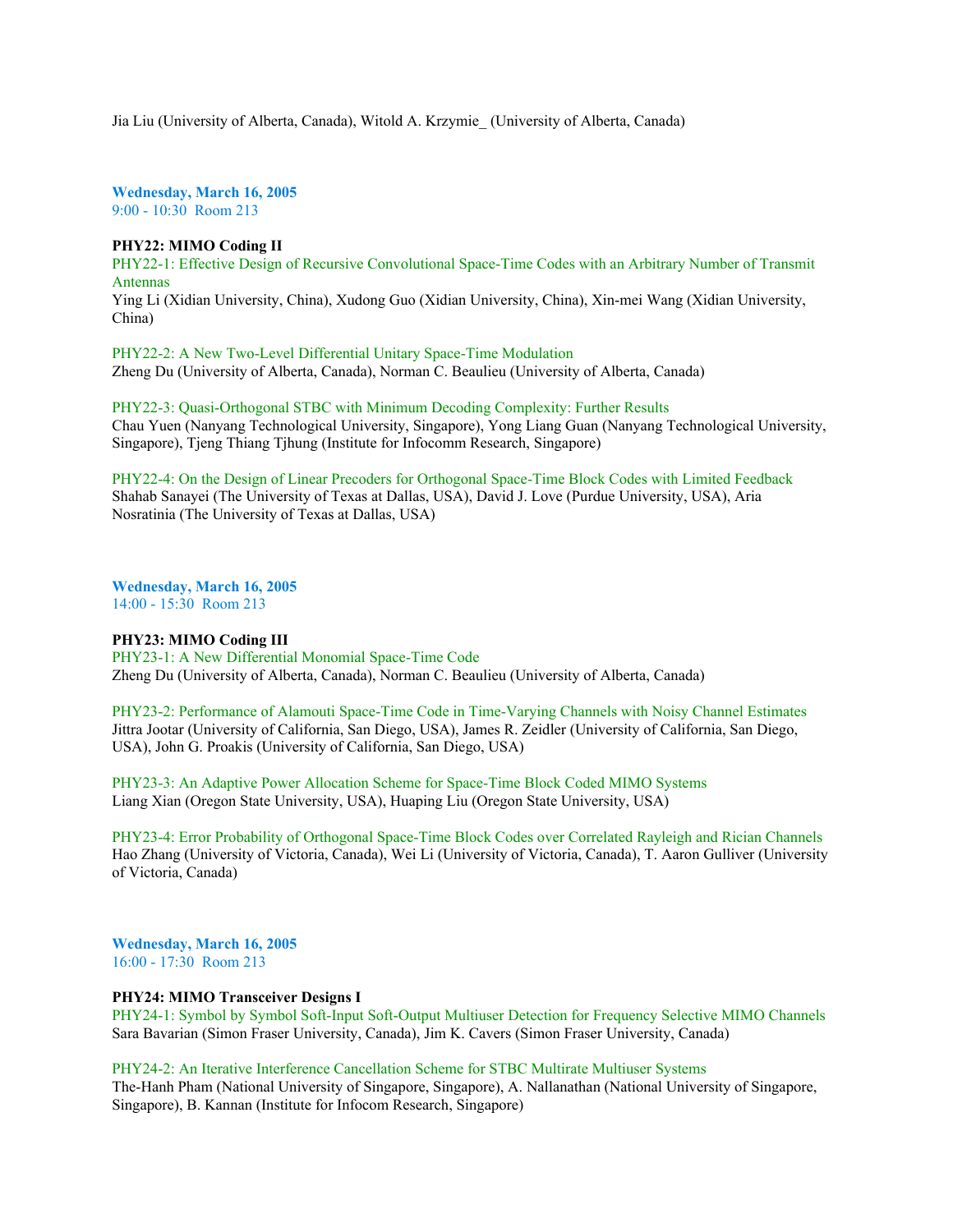PHY24-3: Software-Defined Radio Implementation of Multiple Antenna Systems using Low-Density Parity-Check **Codes** 

Nicolae Chiurtu (Ecole Polytechnique Fédérale de Lausanne, Switzerland), Linus Gasser (Ecole Polytechnique Fédérale de Lausanne, Switzerland), Philippe Roud (Ecole Polytechnique Fédérale de Lausanne, Switzerland), Bixio Rimoldi (Ecole Polytechnique Fédérale de Lausanne, Switzerland)

#### PHY24-4: Single-Block Differential Transmit Scheme for Frequency Selective MIMO-OFDM Systems

Thanongsak Himsoon (University of Maryland, USA), Weifeng Su (University of Maryland, USA), K. J. Ray Liu (University of Maryland, USA)

**Thursday, March 17, 2005** 9:00 - 10:30 Room 213

#### **PHY25: MIMO Transceiver Designs II**

PHY25-1: The Sorted-QR Chase Detector for Multiple-Input Multiple-Output Channels Deric W. Waters (Georgia Institute of Technology, USA), John R. Barry (Georgia Institute of Technology, USA)

## PHY25-2: Space-Time Signaling in Correlated Channels

Ahmadreza Hedayat (The University of Texas at Dallas, USA), Harsh Shah (The University of Texas at Dallas, USA), Aria Nosratinia (The University of Texas at Dallas, USA)

## PHY25-3: Joint Optimization of Rate Allocation and BLAST Ordering to Minimize Outage Probability

Arumugam Kannan (Georgia Institute of Technology, USA), Badri Varadarajan (Georgia Institute of Technology, USA), John R. Barry (Georgia Institute of Technology, USA)

PHY25-4: Design and Implementation of a 5.25 GHz Radio Transceiver for a MIMO Testbed Stephan Lang (University of California, Los Angeles, USA), Babak Daneshrad (University of California, Los Angeles, USA)

**Wednesday, March 16, 2005** 14:00 - 15:30 Room 206

#### **PHY26: Wireless Circuits I**

PHY26-1: A High-Precision AFC Circuit Applied to 64 QAM Point-to-Multipoint Burst Communications Yosuke Akimoto (NTT Corporation, Japan), Yushi Shirato (NTT Corporation, Japan), Kazuji Wantanabe (NTT Corporation, Japan)

## PHY26-2: An Effort Reduced Five-Port Direct Conversion Receiver and Its Calibration

Marko Mailand (Dresden University of Technology, Germany), Hans-Joachim Jentschel (Dresden University of Technology, Germany)

PHY26-3: Development of a PC Card Using Planar Antennas for Wireless LAN on 2.4/5 GHz Bands Hidehiro Matsuoka (Toshiba Corporation, Japan), Ichiro Seto (Toshiba Corporation, Japan), Takahiro Sekiguchi (Toshiba Corporation, Japan), Hiroshi Yoshida (Toshiba Corporation, Japan), Akihiro Tsujimura (Toshiba Corporation, Japan), Minoru Namekata (Toshiba Corporation, Japan)

## PHY26-4: A Novel Timing Recovery Circuit with High Tracking Ability for Burst-mode Multilevel QAM **Transmission**

Yushi Shirato (NTT Corporation, Japan), Hiroshi Yoshioka (NTT Corporation, Japan), Kazuji Watanabe (NTT Corporation, Japan)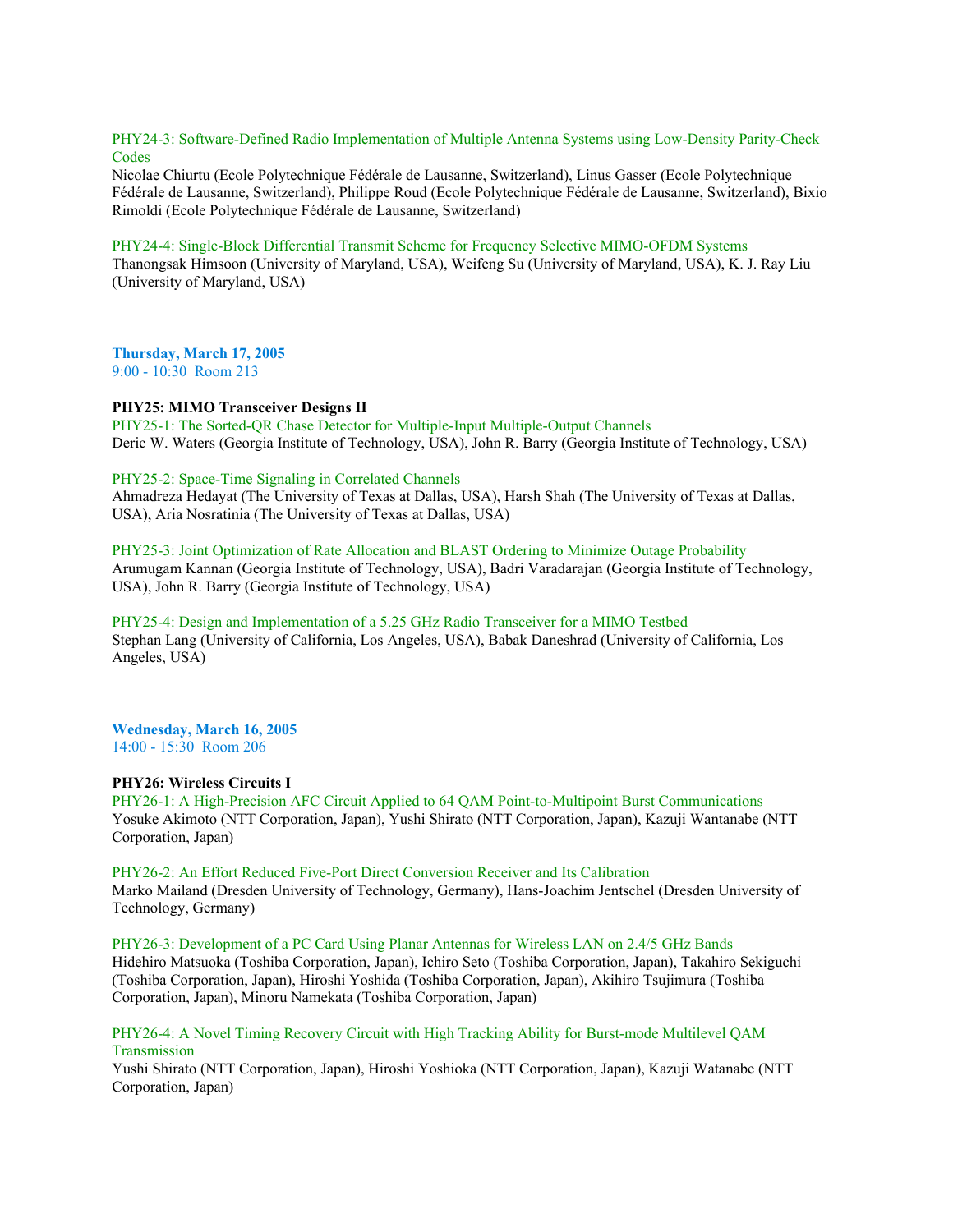**Wednesday, March 16, 2005** 16:00 - 17:30 Room 206

## **PHY27: Wireless Circuits II**

PHY27-1: The Research on the Design of Filter Banks in Filtered Multitone Modulation Youjun Gao (Shandong University, P.R. China), Zhenming Gao (Shandong University, P.R. China), Weihong Zhu (Shandong University, P.R. China), Xinghai Yang (Shandong University, P.R. China)

PHY27-2: Efficient VLSI Architectures for Recursive Vandermonde QR Decomposition in Broadband OFDM Pre-**Distortion** 

Yuanbin Guo (Nokia Research Center, USA)

PHY27-3: The Use of Hybrid Logarithmic Arithmetic for Root Raised Cosine Matched Filters in WCDMA Downlink Receivers

Charan Litchfield (University of Kent at Canterbury, UK), R. J. Langley (University of Kent at Canterbury, UK), Peter Lee (University of Kent at Canterbury, UK), John Batchelor (University of Kent at Canterbury, UK)

PHY27-4: Continuous Modulation from a Single-Bit DSP Output

Oliver M Collins (University of Notre Dame, USA), Jagadish Venkataraman (University of Notre Dame, USA)

**Wednesday, March 16, 2005** 9:00 - 10:30 Room 212

## **PHY28: Ad-Hoc Networks I**

PHY28-1: A Non-Cooperative Power Control Game for Multicarrier CDMA Systerms Farhad Meshkati (Princeton University, USA), Mung Chiang (Princeton University, USA), Stuart C. Schwartz (Princeton University, USA), H. Vincent Poor (Princeton University, USA), Narayan B. Mandayam (Rutgers University, USA)

PHY28-2: Exploiting Processing Gain in Wireless Ad Hoc Networks Using Synchronous Collision Resolution Medium Access Control Schemes John A. Stine (The Mitre Corportation, USA)

PHY28-3: Transmission Power Control for Ad Hoc Wireless Networks:Throughput, Energy, and Fairness Lujun Jia (Northeastern University, USA), Xin Liu (Northeastern University, USA), Guevara Noubir (Northeastern University, USA), Rajmohan Rajaraman (Northeastern University, USA)

PHY28-4: Optimal Channel Utilization Ratio in Ad Hoc Wireless Networks G. Ferrari (Carnegie Mellon University, USA, University of Parma, Italy), O. K. Tonguz (Carnegie Mellon University, USA)

**Wednesday, March 16, 2005** 14:00 - 15:30 Room 212

# **PHY29: Ad-Hoc Networks II**

PHY29-1: On the Capacity of Ad Hoc Networks with Clustering

Eugene Perevalov (Lehigh University, USA), Rick Blum (Lehigh University, USA), Danny Safi (Lehigh University, USA)

PHY29-2: A Clock-Sampling Mutual Network Time-Synchronization Algorithm for Wireless Ad Hoc Networks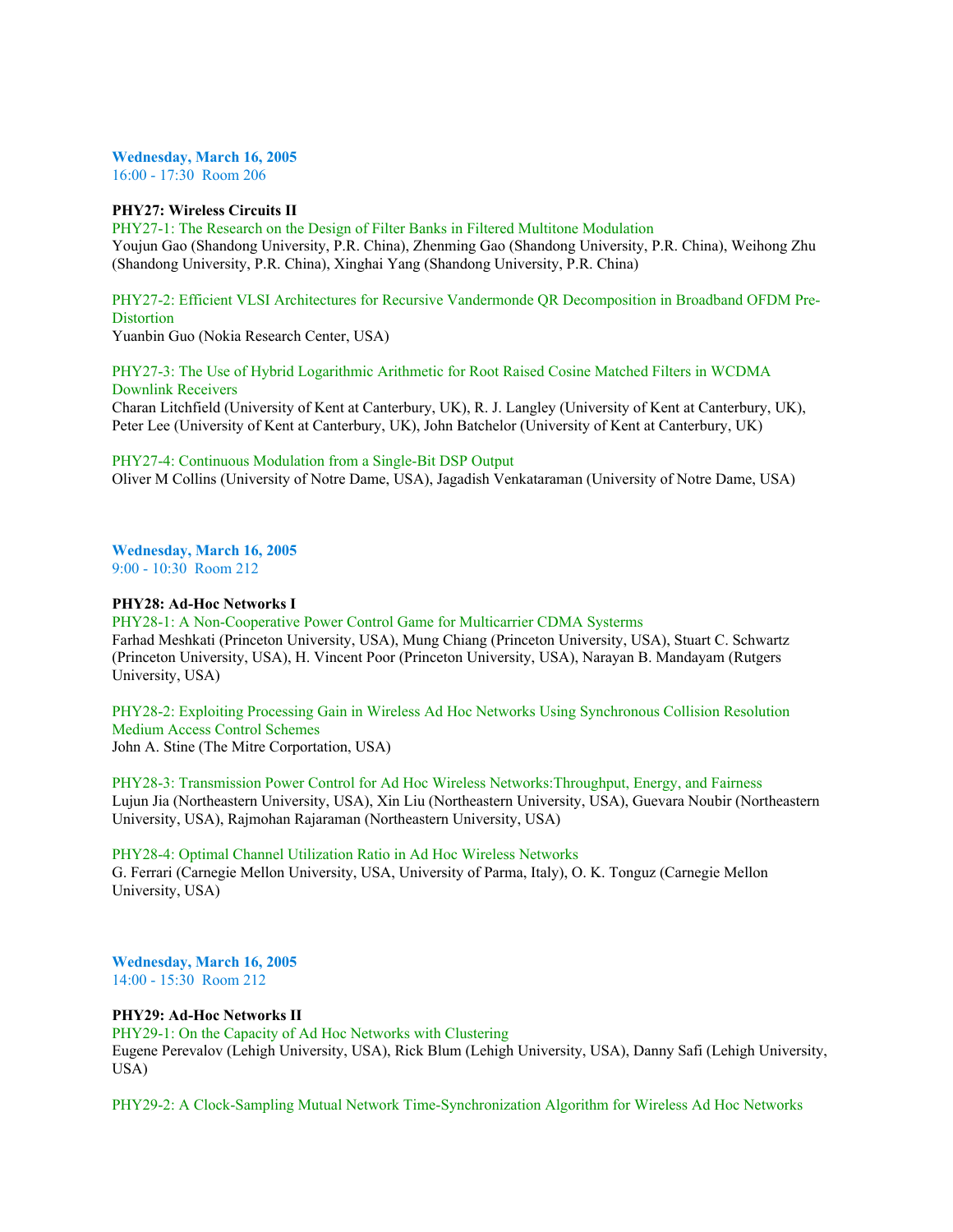Carlos H. Rentel (Carleton University, Canada), Thomas Kunz (Carleton University, Canada)

## PHY29-3: A MAC Technique for CDMA-based Ad Hoc Networks

Romano Fantacci (University of Florence, Italy), Angela Ferri (University of Florence, Italy), Daniele Tarchi (University of Florence, Italy)

# PHY29-4: Performance Analysis of Variable Bit Rate Multiclass Services in a Multitime-Hopping Pulse Position Modulation UWB System

T. C. Wong (Institute for Infocomm Research, Singapore), J. W. Mark (University of Waterloo, Canada), K. C. Chua (National University of Singapore, Singapore)

**Wednesday, March 16, 2005** 16:00 - 17:30 Room 212

#### **PHY30: Sensor Networks**

PHY30-1: Using Frequency Division to Reduce MAI in DS-CDMA Wireless Sensor Networks Bao Hua Liu (The University of New South Wales, Australia), Chun Tung Chou (The University of New South Wales, Australia), Justin Lipman (The University of New South Wales, Australia), Sanjay Jha (The University of New South Wales, Australia)

PHY30-2: Does Proper Coding Make Single Hop Wireless Sensor Network Reality: The Power Consumption **Perspective** 

Lizhi Charlie Zhong (University of California, Berkeley, USA), Jan M. Rabaey (University of California, Berkeley, USA), Adam Wolisz (Technische Universitaet Berlin, Germany)

PHY30-3: Low Power Synchronization for Wireless Sensor Network Modems Josephine Ammer (University of California, Berkeley, USA), Jan Rabaey (University of California, Berkeley, USA)

# PHY30-4: Energy and Latency Control in Low Duty Cycle MAC Protocols

Yuan Li (University of Southern California, USA), Wei Ye (University of Southern California, USA), John Heidemann (University of Southern California, USA)

#### **Thursday, March 17, 2005** 14:00 - 15:30 Room 212

#### **PHY31: Wireless MAC Protocols**

PHY31-1: Balancing the Hidden and Exposed Node Problems with Power Control in CSMA/CA-based Wireless **Networks** 

Yihong Zhou (The University of Texas at Austin, USA), Scott M. Nettles (The University of Texas at Austin, USA)

PHY31-2: Towards Better Understanding of Medium Access Control for Multiuser Beamforming Systems Slawomir Sta\_czak (Fraunhofer German-Sino Lab for Mobile Communications, Germany), Holger Boche (Fraunhofer German-Sino Lab for Mobile Communications, Germany), Marcin Wiczanowski (Technical University of Berlin, Germany)

# PHY31-3: Admission Control for Maximal Throughput in Power Limited CDMA Systems Zory Marantz (Polytechnic University, USA), Penina Orenstein (Polytechnic University, USA), David J. Goodman (Polytechnic University, USA)

PHY31-4: Frame Level Control for Collision Mitigation in Orthogonal Code Hopping Multiplexing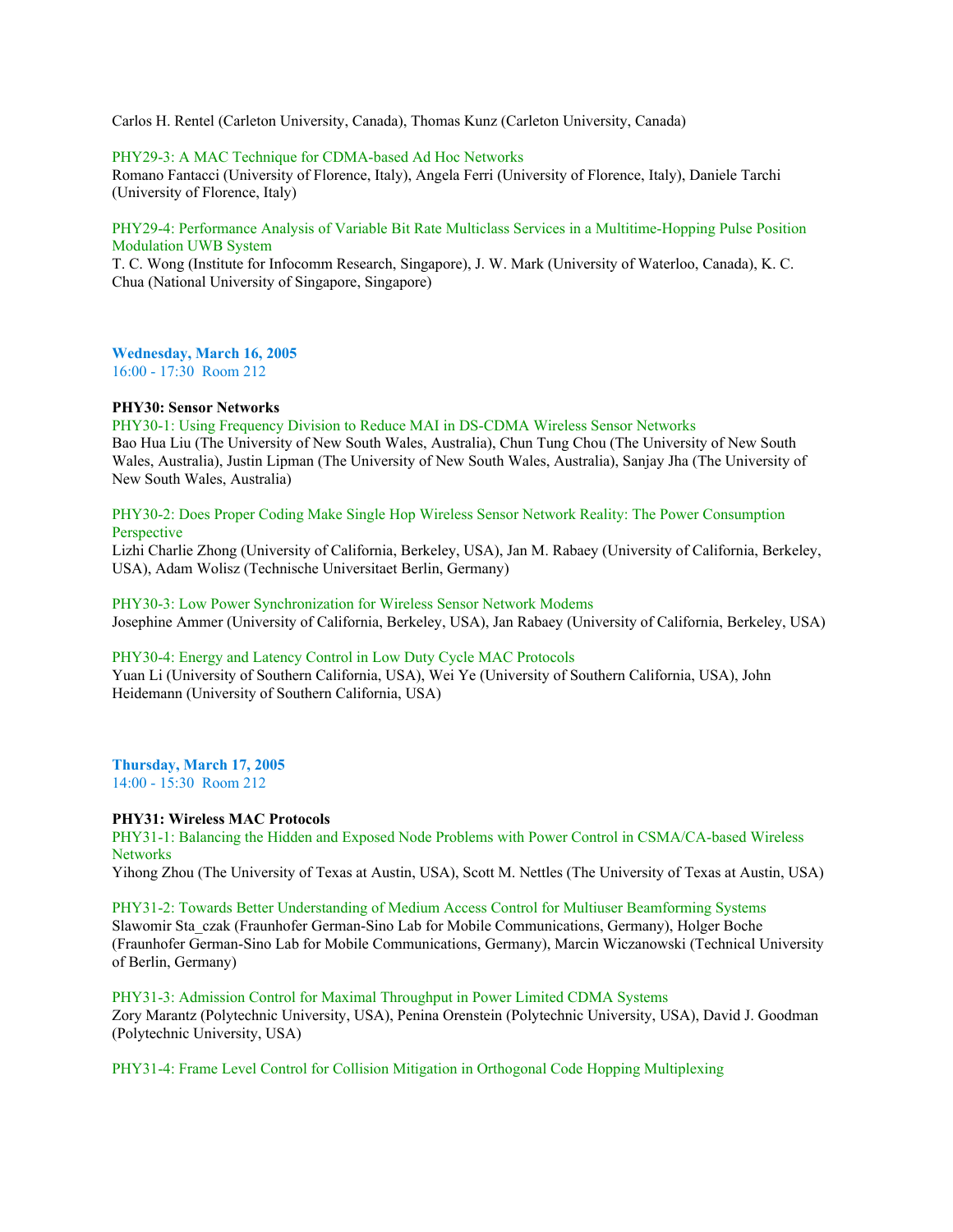Sung Ho Moon (Korea Advanced Institute of Science and Technology, Korea), Jae Kyun Kwon (Electronics and Telecommunications Research Institute, Korea), Dan Keun Sung (Korea Advanced Institute of Science and Technology, Korea)

**Thursday, March 17, 2005** 16:00 - 17:30 Room 212

### **PHY32: Wireless MAC Analysis**

PHY32-1: On the Performance of Randomized Power Control Algorithms in Multiple Access Wireless Networks Arash Behzad (University of California, Los Angeles, USA), Izhak Rubin (University of California, Los Angeles, USA), Julan Hsu (University of California, Los Angeles, USA)

PHY32-2: A New Fairness Index for Radio Resource Allocation in Wireless Networks

Mehrdad Dianati (University of Waterloo, Canada), Xeumin Shen (University of Waterloo, Canada), Sagar Naik (University of Waterloo, Canada)

PHY32-3: Linear and Successive Predistortion in the Frequency Domain: Performance Evaluation in SDMA **Systems** 

Christoph Degen (RWTH Aachen University, Germany), Lars Brühl (RWTH Aachen University, Germany)

# **Thursday, March 17, 2005**

14:00 - 15:30 Room 206

## **PHY33: Coexistence & Spectrum Utilization**

PHY33-1: Cognitive Radio—An Adaptive Waveform with Spectral Sharing Capability Vasu D. Chakravarthy (Air Force Research Laboratory, USA), Arnab K. Shaw (Wright State University, USA), Michael A. Temple (Air Force Institute of Technology, USA), James P. Stephens (Air Force Research Laboratory, USA)

# PHY33-2: Interference Avoidance in Spectrally Encoded Multiple Access Communications Using MPSK Modulation

A. S. Nunez (Air Force Institute of Technology, USA), M. A. Temple (Air Force Institute of Technology, USA), R. F. Mills (Air Force Institute of Technology, USA), R. A. Raines (Air Force Institute of Technology, USA)

PHY33-3: Spectrum Load Smoothing for Optimized Spectrum Utilization—Rationale and Algorithm Lars Berlemann (RWTH Aachen University, Germany), Bernhard Walke (RWTH Aachen University, Germany)

PHY33-4: Spectral-Efficiency Analysis in Noncooperative Interference Environments Fredrik Berggren (Royal Institute of Technology, Sweden)

# **Monday, March 14, 2005**

16:00 - 17:30 Room 207

# **PHY34: UWB I**

PHY34-1: Receiver Improvement for Ultra-Wideband Transmitted-Reference Systems Meng-Hsuan Chung (University of Southern California, USA), Robert A. Scholtz (University of Southern California, USA)

PHY34-2: Acquisition of Direct-Sequence Ultra-Wideband Signals Iyappan Ramachandran (University of Washington, USA), Sumit Roy (University of Washington, USA)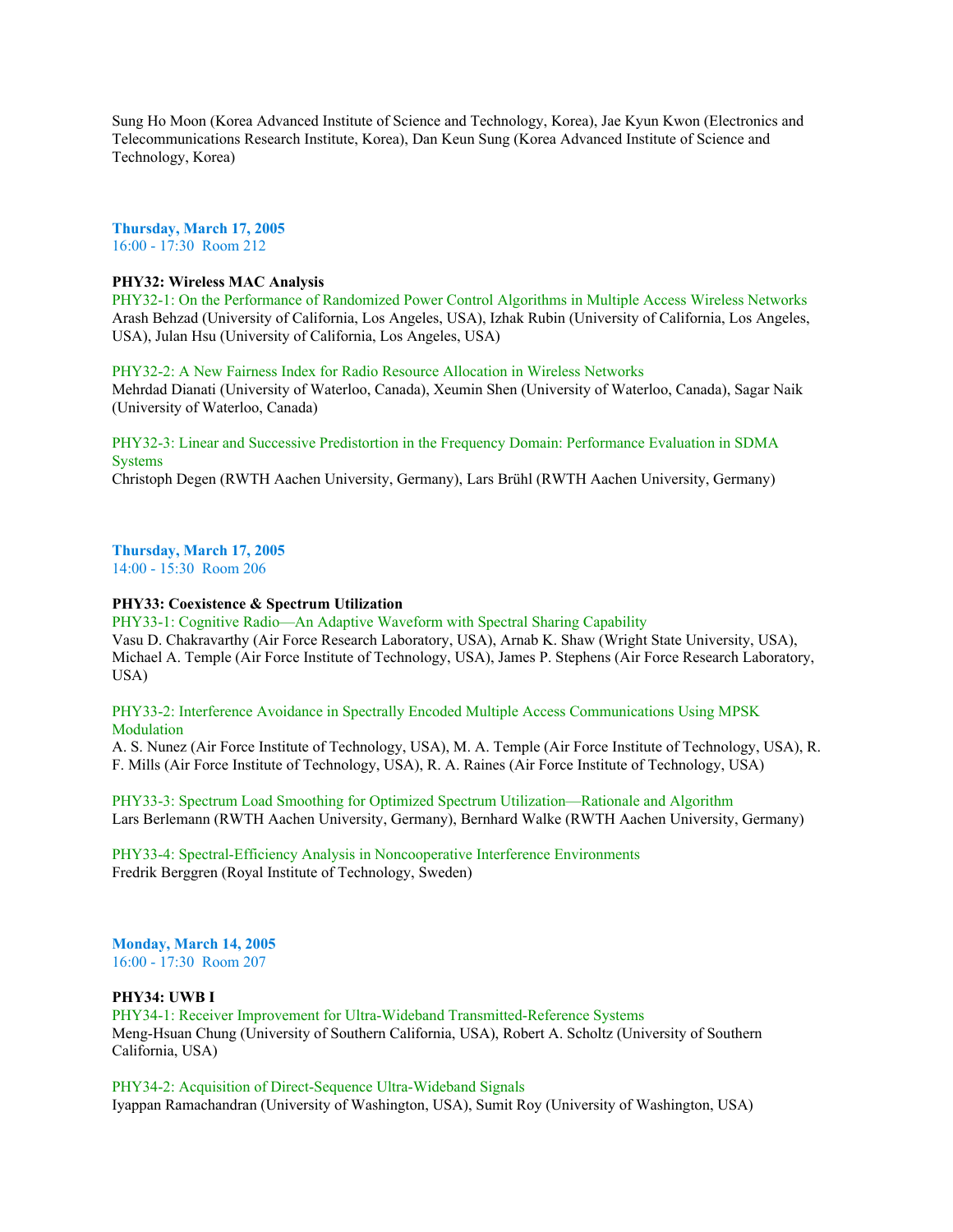PHY34-3: A Study of Low-Power Ultra Wideband Radio Transceiver Architectures Payam Heydari (University of California, Irvine, USA)

#### PHY34-4: Design of UWB Pulses by Spline Approximation

Mitsuhiro Matsuo (Ibaraki University, Japan), Masaru Kamada (Ibaraki University, Japan), Hiromasa Habuchi (Ibaraki University, Japan)

## **Wednesday, March 16, 2005** 9:00 - 10:30 Room 207

#### **PHY35: UWB II**

PHY35-1: Signal Design for Non-coherent UWB with PPM Modulation in Fading Channels Sudharman K. Jayaweera (Wichita State University, USA)

PHY35-2: The Effect of Receiver Front-End Non-Linearity on DS-UWB Systems Operating in the 3 to 4 Ghz Band Ivan Siu-Chuang Lu (University of New South Wales, Australia), Neil Weste (Macquarie University, Australia), Sri Parameswaran (University of New South Wales, Australia)

PHY35-3: Ultra-Wideband Multicarrier Communication Receiver Based on Analog to Digital Conversion in the Frequency Domain

Sebastian Hoyos (University of California, Berkeley, USA), Brian M. Sadler (Army Research Laboratory, USA), Gonzalo R. Arce (University of Delaware, USA)

PHY35-4: Optimum and Sub-Optimum Detection of Physics-based Ultra-Wideband Signals in Presence of Inter-Symbol Interference Robert C. Qiu (Tennessee Tech University, USA)

### **Thursday, March 17, 2005** 9:00 - 10:30 Room 207

#### **PHY36: UWB III**

PHY36-1: On Medium Access Control for High Data Rate Ultra-Wideband Ad Hoc Networks Kejie Lu (University of Florida, USA), Dapeng Wu (University of Florida, USA), Yuguang Fang (University of Florida, USA), Robert C. Qiu (Tennessee Technological University, USA)

PHY36-2: Exact Modeling of Multiple Access Interference and BER Derivation for TH-PPM UWB S. Niranjayan (Institute for Infocomm Research, Singapore), A. Nallanathan (National University of Singapore, Singapore), B. Kannan (Institute for Infocomm Research, Singapore)

PHY36-3: Orthogonal Variable Spreading Factor Codes with Zero-Correlation Zone for TS-UWB Di Wu (Rutgers University, USA), Predrag Spasojevi\_ (Rutgers University, USA), Ivan Seskar (Rutgers University, USA)

PHY36-4: Energy-Efficient Resource Allocation for Multiband UWB Communication Systems W. Pam Siriwongpairat (University of Maryland, USA), Zhu Han (University of Maryland, USA), K. J. Ray Liu (University of Maryland, USA)

**Thursday, March 17, 2005** 16:00 - 17:30 Room 206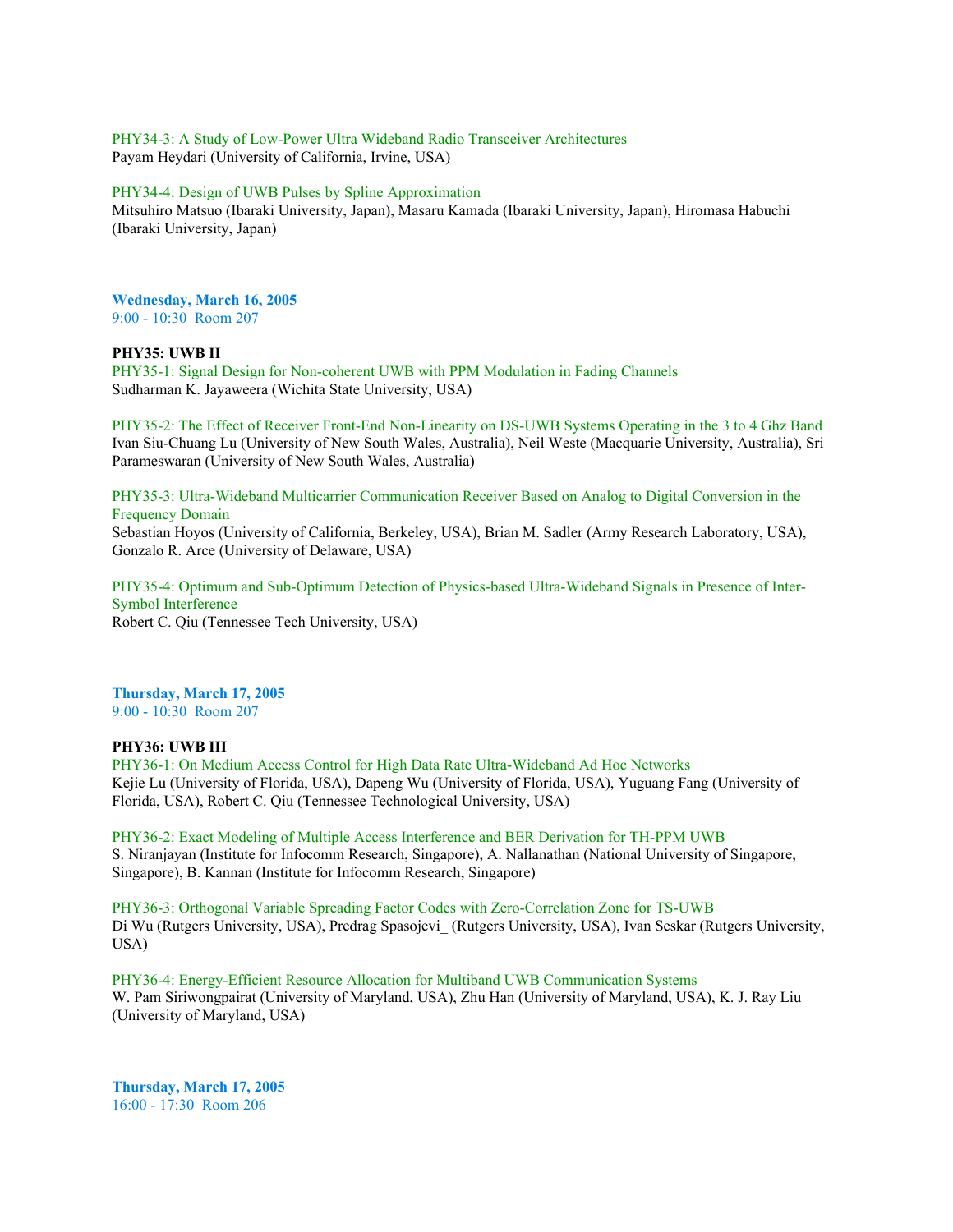#### **PHY37: Communications Signal Processing**

PHY37-1: Wireless Local Positioning System via DS-CDMA and Beamforming: A Perturbation Analysis Hui Tong (Michigan Technological University, USA), Seyed A. Zekavat (Michigan Technological University, USA)

PHY37-2: Computing Location from Ambient FM Radio Signals

Adel Youssef (University of Maryland, USA), John Krumm (Microsoft Corporation, USA), Ed Miller (Microsoft Corporation, USA), Gerry Cermak (Microsoft Corporation, USA), Eric Horvitz (Microsoft Corporation, USA)

PHY37-3: On the Statistics of the Residual Frequency Error for Frequency Estimators Tao Luo (Qualcomm Inc., USA), Young-Chai Ko (Korea University, Korea)

PHY37-4: An Investigation of Phase Pulse Shape Diversity to Generate Parallel Branches, Increase Data Rate, and Reduce the Complexity of CPM Modulation James A. Norris (Harris Corporation, USA)

**Thursday, March 17, 2005** 14:00 - 15:30 Room 207

## **PHY38: Diversity I**

PHY38-1: A Practical RAKE Combining Scheme for Synchronous CDMA Systems Wei Li (University of Victoria, Canada), Hong-Chuan Yang (University of Victoria, Canada), T. Aaron Gulliver (University of Victoria, Canada)

PHY38-2: Performance Analysis of Combining Techniques with Correlated Diversity

Eduard A. Jorswieck (Fraunhofer Institute for Telecommunications, Germany), Tobias J. Oechtering (Technical University Berlin, Germany), Holger Boche (Technical University Berlin, Germany)

PHY38-3: Performance of Rake-MMSE-Equalizer for UWB Communications Mohsen Eslami (University of Alberta, Canada), Xiaodai Dong (University of Alberta, Canada)

# PHY38-4: Optimal and Suboptimal Finger Selection Algorithms for MMSE Rake Receivers in Impulse Radio Ultra-Wideband Systems

Sinan Gezici (Princeton University, USA), Mung Chiang (Princeton University, USA), H. Vincent Poor (Princeton University, USA), Hisashi Kobayashi (Princeton University, USA)

**Thursday, March 17, 2005** 16:00 - 17:30 Room 207

## **PHY39: Diversity II**

PHY39-1: Moment based Analysis of Equal Gain Combiner in Equally Correlated Nakagami-m Fading Channels Yunxia Chen (University of California, Davis, USA), Chintha Tellambura, (University of Alberta, Canada), PHY39-2: Postdetection Switch-and-Stay Diversity in Rician Fading Sasan Haghani (University of Alberta, Canada), Norman C. Beaulieu (University of Alberta, Canada)

PHY39-3: Error Probability Analysis of TAS/MRC-based Scheme for Wireless Networks Jia Tang (Texas A&M University, USA), Xi Zhang (Texas A&M University, USA)

# PHY39-4: Optimum Selection Combining for M-QAM on Fading Channels

M. Surendra Raju (Insilica Semiconductors India Pvt. Ltd, India), Ramesh Annavajjala (University of California, San Diego, USA), A. Chockalingam (Indian Institute of Science, Bangalore, India)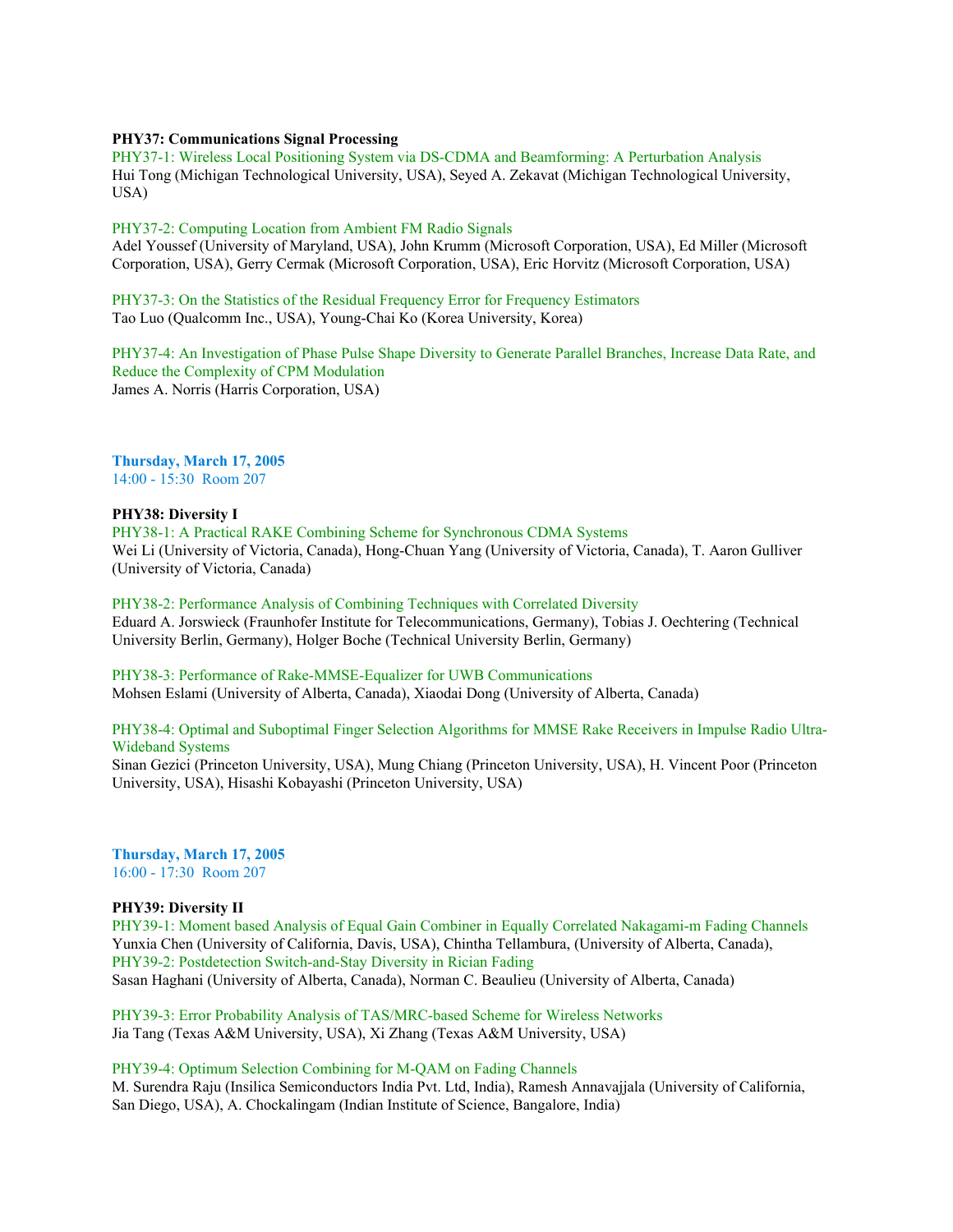**Monday, March 14, 2005**

16:00 - 17:30 Room 205

### **PHY40: Communication Systems Performance Analysis I**

PHY40-1: Error Performance of Coherent High Dimensional Signaling in Nakagami Fading Channels with Diversity Reception Lei Xiao (University of Alberta, Canada), Xiaodai Dong (University of Alberta, Canada)

PHY40-2: Performance of MC CDMA RAKE Systems in Generalized Nakagami-m Multipath Fading Channel Abdel-Awal Hashem (Alcatel Egypt, Egypt), Said Elnoubi (University of Alexandria, Egypt), Hamdi Elmikati (University of Mansoura, Egypt)

PHY40-3: Theoretical Analysis of BER in DPSK/OFDM Systems with Postdetection Diversity Reception Yuki Mitsu (Shinshu University, Japan), Fumihito Sasamori (Shinshu University, Japan), Shiro Handa (Shinshu University, Japan), Shinjiro Oshita (Shinshu University, Japan)

## PHY40-4: Optimization of Delay Diversity for Linear Equalization

S. Yiu (University of British Columbia, Canada), R. Schober (University of British Columbia, Canada), W. Gerstacker (University of Erlangen-Nürnberg, Germany)

**Tuesday, March 15, 2005** 9:00 - 10:30 Room 215

#### **PHY41: Communication Systems Performance Analysis II**

PHY41-1: Sample Rejection for Efficient Simulation of Intersymbol Interference Channels with MLSD Pavel Loskot (University of Alberta, Canada), Norman C. Beaulieu (University of Alberta, Canada)

PHY41-2: A Threshold-based Linear Parallel Interference Canceller on Fading Channels V. Tikiya (Indian Institute of Science, Bangalore, India), A. Chockalingam (Indian Institute of Science, Bangalore, India)

PHY41-3: Robust Structured Interference Rejection Combining Erik G. Larsson (The George Washington University, USA)

PHY41-4: Adaptive Modulation and Coding with Multicodes over Nakagami Fading Channels Raymond Kwan (The University of British Columbia, Canada), Cyril Leung (The University of British Columbia, Canada)

**Thursday, March 17, 2005** 9:00 - 10:30 Room 215

## **PHY42: Wireless Channel Models**

PHY42-1: Modelling and Performance Prediction for Multiple Antenna Systems using Enhanced Ray Tracing K. H. Ng (University of Bristol, UK), E. K. Tameh (University of Bristol, UK), A. R. Nix (University of Bristol, UK)

PHY42-2: A 3D Correlation Model for MIMO Non-Isotropic Scattering with Arbitrary Antenna Arrays Hamidreza Saligheh Rad (Queen's University, Canada), Saeed Gazor (Queen's University, Canada)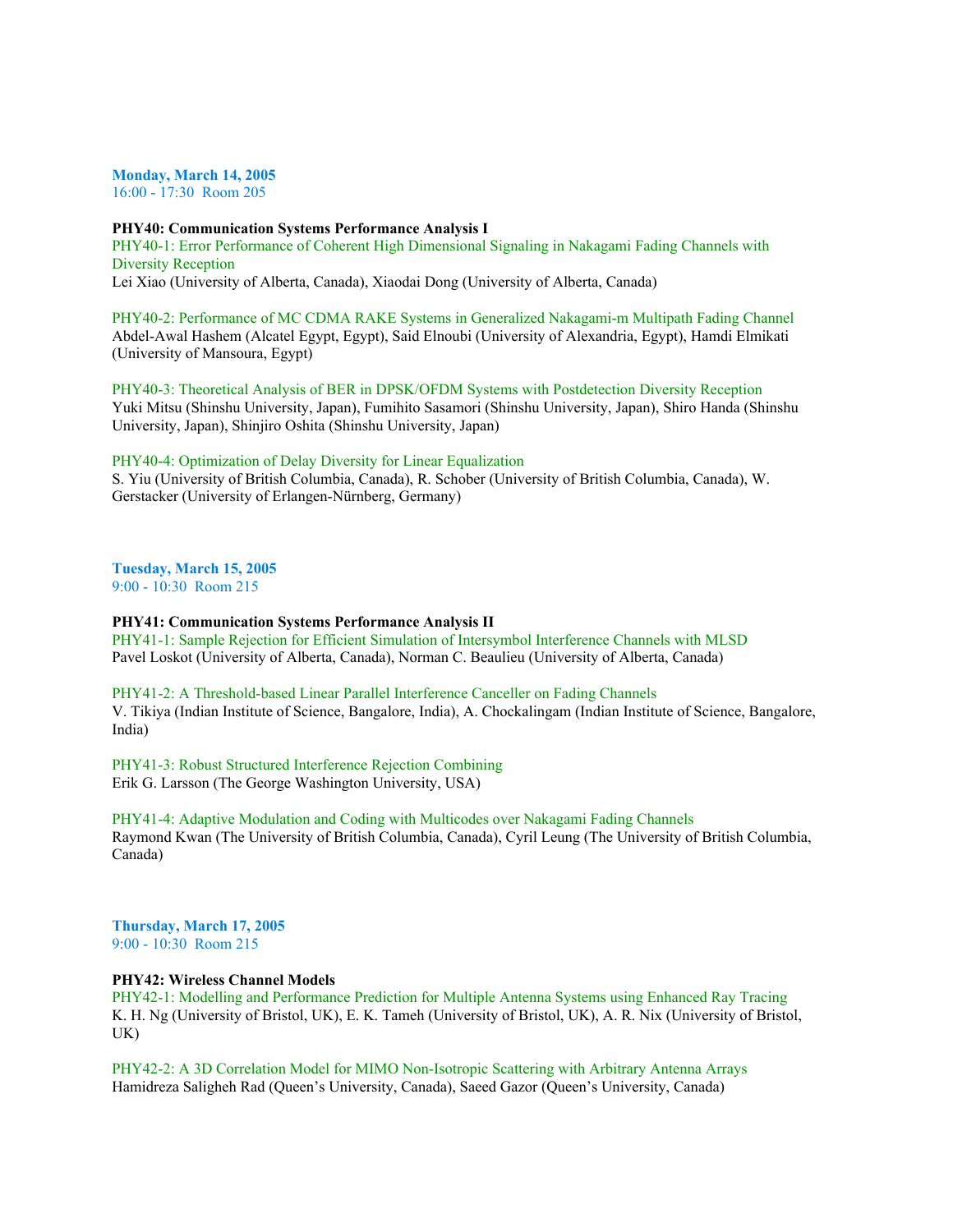PHY42-3: Statistical Characterization of the UWB Propagation Channel in Various Types of High-Rise Apartments Chia-Chin Chong (Samsung Advanced Institute of Technology, Korea), Youngeil Kim (Samsung Advanced Institute of Technology, Korea), Seong-Soo Lee (Samsung Advanced Institute of Technology, Korea)

PHY42-4: Characterization of Ultra-Wideband Channels for Outdoor Office Environment

C. W. Kim (National University of Singapore, Singapore), X. Sun (National University of Singapore, Singapore), L. C .Chiam (National University of Singapore, Singapore), B. Kannan (Institute for Infocomm Research, Singapore), F. P. S. Chin (Institute for Infocomm Research, Singapore), H. K. Garg (National University of Singapore, Singapore)

**Wednesday, March 16, 2005** 9:00 - 10:30 Room 215

### **PHY43: Communication Systems Performance Analysis III**

PHY43-1: Accurate BER Analysis of Bandlimited DS-CDMA System with EGC and SC Diversity over Nakagami Fading Channels

K. Sivanesan (University of Alberta, Canada), Norman C. Beaulieu (University of Alberta, Canada)

PHY43-2: Optimal Realizable MMSE Linear and Decision Feedback Equalizers: Time Domain Results Jianqiang He (Louisiana State University, USA), Zhongshan Wu (Louisiana State University, USA), Guoxiang Gu (Louisiana State University, USA),

PHY43-3: Exact BERs for M-QAM with MRC and Channel Estimation Errors in Rician Channels Yao Ma (Iowa State University, USA), Robert Schober (University of British Columbia, Canada), Dongbo Zhang (Iowa State University, USA)

PHY43-4: On the Performance of Hybrid Macro/Microdiversity in the Reverse-Link Microcellular Networks A. Adinoyi (Carleton University, Canada), H. Yanikomeroglu (Carleton University, Canada)

**Thursday, March 17, 2005** 9:00 - 10:30 Room 211

**PHY44: Multiuser Communications I**

PHY44-1: Exploiting Multiuser Diversity with Only 1-bit Feedback Shahab Sanayei (The University of Texas at Dallas, USA), Aria Nosratinia (The University of Texas at Dallas, USA)

PHY44-2: SER Performance Analysis and Optimum Power Allocation for Decode-and-Forward Cooperation Protocol in Wireless Networks Weifeng Su (University of Maryland, USA), Ahmed K. Sadek (University of Maryland, USA), K. J. Ray Liu (University of Maryland, USA)

PHY44-3: On the Distributed Space-Time Signal Design for a Large Number of Relay Terminals Murat Uysal (University of Waterloo, Canada), Onur Canpolat (University of Waterloo, Canada)

PHY44-4: Adaptive Resource Allocation Scheme for 2-hop Non-regenerative MIMO Relaying System Zhang Qi (Beijing University of Posts and Telecommunications, China), Wang Ying (Beijing University of Posts and Telecommunications, China), Zhang Ping (Beijing University of Posts and Telecommunications, China)

**Thursday, March 17, 2005** 14:00 - 15:30 Room 211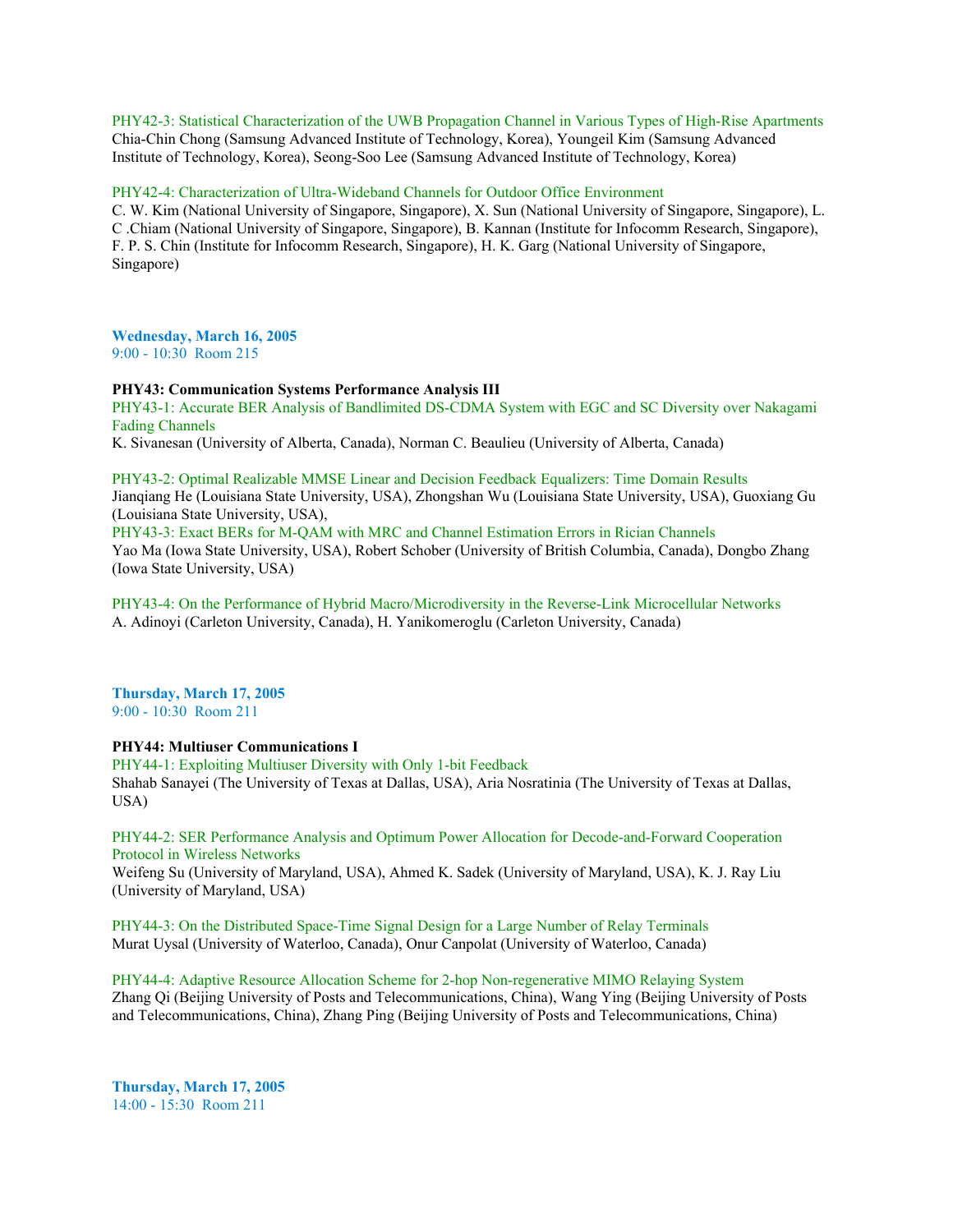#### **PHY45: Multiuser Communications II**

PHY45-1: Cooperative Coding using Serial Concatenated Convolutional Codes Yang Cao (The George Washington University, USA), Branimir Vojcic (The George Washington University, USA)

PHY45-2: Combined Opportunistic Beamforming and Receive Antenna Selection Lei Zan (University of California, Irvine, USA), Syed Ali Jafar (University of California, Irvine, USA)

PHY45-3: A Simple Cooperative Diversity Scheme Based on Orthogonal Signaling V. Mahinthan (University of Waterloo, Canada), J. W. Mark (University of Waterloo, Canada)

**Thursday, March 17, 2005** 16:00 - 17:30 Room 211

### **PHY46: Multiuser Communications III**

PHY46-1: Multiuser Zero Forcing Relaying with Noisy Channel State Information Armin Wittneben (Swiss Federal Institute of Technology, Switzerland), Ingmar Hammerström (Swiss Federal Institute of Technology, Switzerland)

PHY46-2: Performance Analysis of Reliability Filling on Quasi-Static Fading Channels Arun Avudainayagam (University of Florida, USA), John M. Shea (University of Florida, USA)

# PHY46-3: Energy-Efficient Cooperation Transmission over Multiuser OFDM Networks: Who Helps Whom and How to Cooperate Zhu Han (University of Maryland, USA), Thanongsak Himsoon (University of Maryland, USA), W. Pam

Siriwongpairat (University of Maryland, USA), K. J. Ray Liu (University of Maryland, USA)

**Tuesday, March 15, 2005** 14:00 - 15:30 Room 215

# **PHY47: Coding Principles I**

PHY47-1: Quasi-Cyclic Codes from Extended Difference Families Tao Xia (University of Arizona, USA), Bo Xia (Intel Corporation, USA)

PHY47-2: Unequal Protection with Turbo Decoding for High-Order Modulated Signaling Charles C. Wang (The Aerospace Corporation, USA), Quang Vo (Northrop Grumman Space Technology, USA)

PHY47-3: An Algorithm for the Estimation of the Minimum Distance of LDPC Codes Fred Daneshgaran (California State University Los Angeles, USA), Massimiliano Laddomada (Politecnico di Torino, Italy), Marina Mondin (Politecnico di Torino, Italy)

**Tuesday, March 15, 2005** 16:00 - 17:30 Room 215

## **PHY48: Coding Principles II**

PHY48-1: Constrained Decoding for Turbo-CRC Code with High Spectral Efficient Modulation Huijun Chen (University of Mississippi, USA), Lei Cao (University of Mississippi, USA), Chang Wen Chen (Florida Institute of Technology, USA)

PHY48-2: Performance of Hamming Codes in Systems Employing Different Code Symbol Energies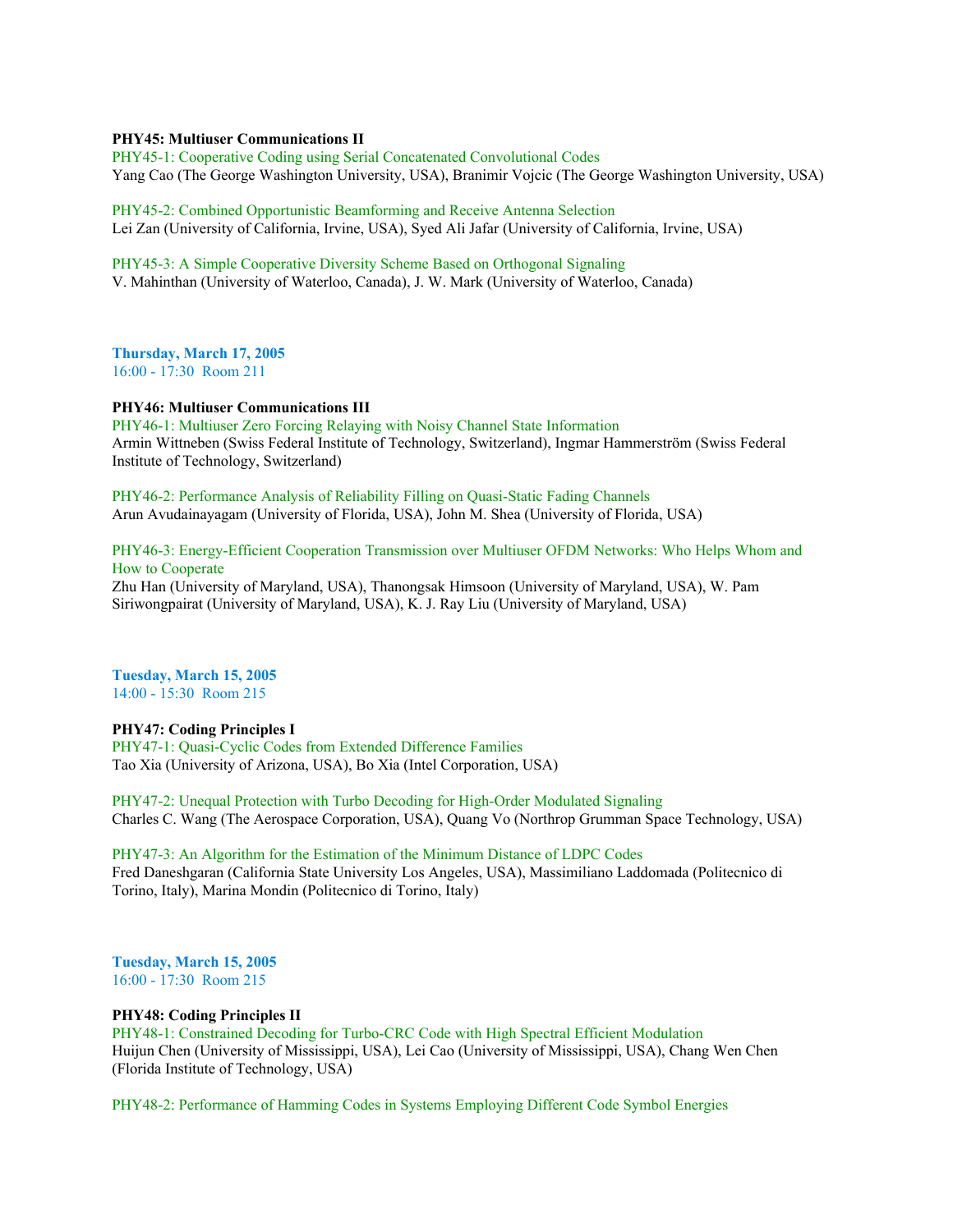Wenhui Xiong (Ohio University, USA), David W. Matolak (Ohio University, USA)

PHY48-3: Unquantized and Uncoded Channel State Information Feedback on Wireless Channels Dragan Samardzija (Bell Laboratories, Lucent Technologies, USA), Narayan Mandayam (Rutgers University, USA)

PHY48-4: Constellations Design for Multiple Transmissions: Maximizing the Minimum Squared Euclidean **Distance** Leszek Szczeci ski (INRS Energy, Canada), Marcos Bacic (Universidad Técnica Federico Santa María, Chile)

**Wednesday, March 16, 2005** 14:00 - 15:30 Room 215

**PHY49: Communication Theory I**

PHY49-1: On the Use of Orthogonal Signals to Generate Parallel Branches and Improve the Spectral Efficiency of CPM and TCM Modulation James A. Norris (Harris Corporation, USA)

PHY49-2: Iterative Decoding for Joint Source-Channel Coding using Combined TCQ/CPM Zihuai Lin (Chalmers University of Technology, Sweden), Tor Aulin (Chalmers University of Technology, Sweden)

PHY49-3: Capacity and Coding of Flat Fading Channels without Channel State Information Teng Li (University of Notre Dame, USA), Oliver M. Collins (University of Notre Dame, USA)

PHY49-4: Time-Selective Signaling for Turbo-Equalization Mehdi Hedjazi Moghari (University of Windsor, Canada), Behnam Shahrrava (University of Windsor, Canada)

**Wednesday, March 16, 2005** 16:00 - 17:30 Room 215

# **PHY50: Communication Theory II**

PHY50-1: Turbo Equalization with Iterative Online SNR Estimation Shahram Talakoub (University of Windsor, Canada), Behnam Shahrrava (University of Windsor, Canada)

PHY50-2: Novel Performance Upper Bounds for Space-Time Trellis Codes over Quasi-Static Fading Channels Jingyu Hu (The University of Texas at Austin, USA), Scott L. Miller (Texas A&M University, USA)

PHY50-3: On an Optimum Algorithm for Waveform Synthesis and Its Applications to Digital Transmitters RaviKiran Gopalan (University of Notre Dame, USA), Oliver M. Collins (University of Notre Dame, USA)

PHY50-4: Relaxed Bandwidth Sharing with Space Division Multiplexing™ V. Guruprasad (Inspired Research LLC, USA)

**Thursday, March 17, 2005** 9:00 - 10:30 Room 206

## **PHY51: 4G Wireless Networks Concepts**

PHY51-1: Downlink Multicell MIMO-OFDM: An Architecture for Next Generation Wireless Networks Lei Shao (Intel Corporation, USA), Sumit Roy (University of Washington, USA)

PHY51-2: Link-Adaptation-Enhanced Dynamic Channel Allocation for MIMO-OFDM Wireless Networks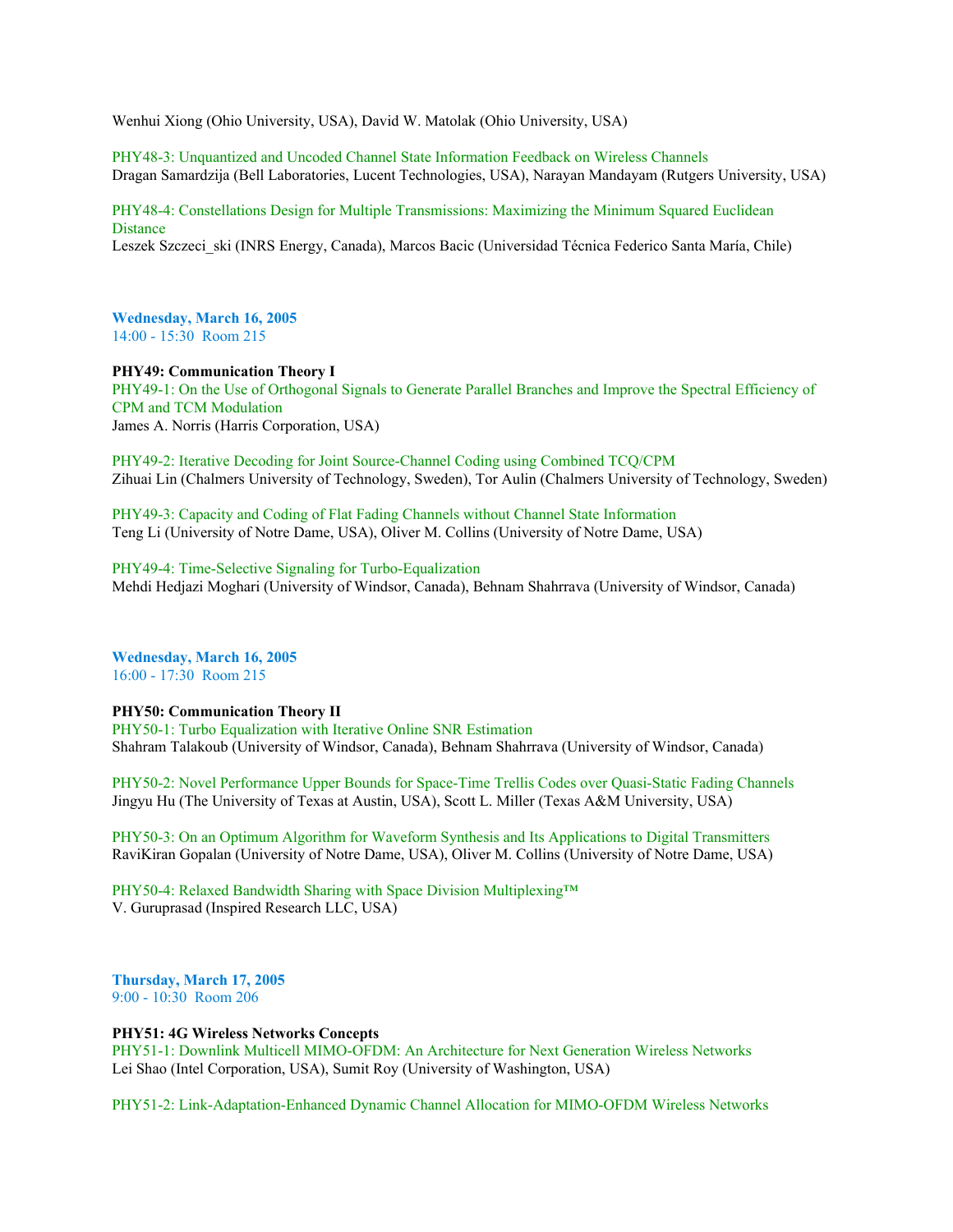Jia Tang (Texas A&M University, USA), Xi Zhang (Texas A&M University, USA)

## PHY51-3: A Performance Analysis of Coded Frequency-Hopped OFDMA

Kostas Stamatiou (University of California, San Diego, USA), John G. Proakis (University of California, San Diego, USA)

## PHY51-4: Performance Studies of a VSF-OFCDM System using a Symbol Relocated Scheme during Retransmission

Xiaoming Peng (Institute for Infocomm Research, Singapore), Francois P. S. Chin (Institute for Infocomm Research, Singapore), A. S. Madhukumar (Nanyang Technological University, Singapore)

**Thursday, March 17, 2005** 14:00 - 15:30 Room 215

**PHY52: Wireless Network Optimization**

PHY52-1: Optimal Allocation of Bandwidth for Minimum Battery Consumption Qinghua Zhao (University of California, San Diego, USA), Pamela . Cosman (University of California, San Diego, USA), Laurence B. Milstein (University of California, San Diego, USA)

PHY52-2: Power Cost of Mobility in Cellular Systems with Closed-Loop Power Control In-Ho Lee (University of Hanyang, Korea), Dongwoo Kim (University of Hanyang, Korea)

PHY52-3: Fast Near-Optimal Energy Allocation for Multimedia Loading on Multicarrier Systems Michael A. Enright (University of Southern California, USA), C.-C. Jay Kuo (University of Southern California, USA)

PHY52-4: Traffic Engineering for Wireless Mobile Networks Supporting Heterogeneous Traffic Leila Z. Ribeiro (Virginia Polytechnic Institute and State University, USA, CelPlan Technologies, Inc., USA), Luiz A. DaSilva (Virginia Polytechnic Institute and State University, USA)

**Tuesday, March 15, 2005** 14:00 - 17:30 Room 207

#### **PHY53: Wireless Security (Invited Session)**

PHY53-0: PHY53-0: Opening Remarks: Clifford Wang (Army Research Office, USA)

**PHY53: Wireless Security (Invited Papers)** PHY53-1: A Covert Channel in MAC Protocols Based on Splitting Algorithms Song Li (University of Maryland, USA), Anthony Ephremides (University of Maryland, USA)

PHY53-2: Client Assisted Location Data Acquisition Scheme for Secure Enterprise Wireless Networks Santosh Pandey (Auburn University, USA), Byungsuk Kim (Telcordia Technologies, Inc., USA), Farooq Anjum (Telcordia Technologies, Inc., USA), Prathima Agrawal (Auburn University, USA)

PHY53-3: Authenticated Key Exchange for Wireless Security Hideki Imai (University of Tokyo, Japan), SeongHan Shin (University of Tokyo, Japan), Kazukuni Kobara (University of Tokyo, Japan)

PHY53-4: Enhancing Wireless Location Privacy Using Silent Period